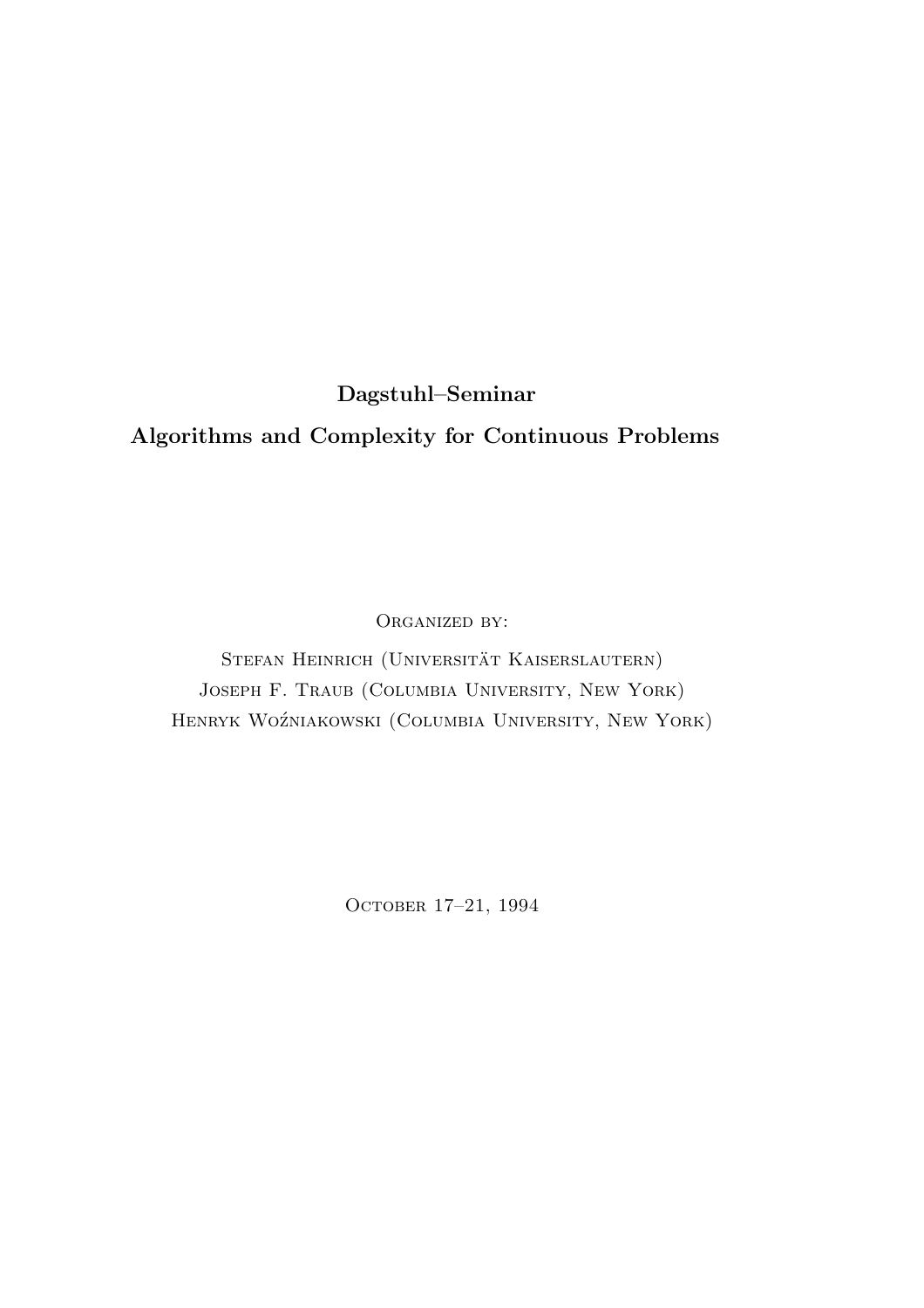# **Overview**

The Seminar was attended by 39 scientists from 11 countries. The main subjects of the seminar were: Complexity of the approximate solution of continuous problems, multivariate problems and algorithms for their solution, randomized algorithms, path integrals, low discrepancy sequences, approximation and n–widths, average case analysis, combinatorial continuous complexity. Contributions spanned the whole domain from theoretical foundation up to concrete applications such as finance, geology, gas dynamics, and computer graphics. The seminar provided a forum of exchange of ideas between these different topics, based on the general uniting idea of complexity. In addition to the lecture program we had two sessions on open problems and directions of research, one about approximation, the other about complexity and algorithms for multivariate problems.

The Dagstuhl center provided us with excellent working and living conditions, we profited very much from the efficiency of the staff of Schloss Dagstuhl as well as of the office in Saarbruecken. Our thanks go to these people for their considerable help in making the seminar a success.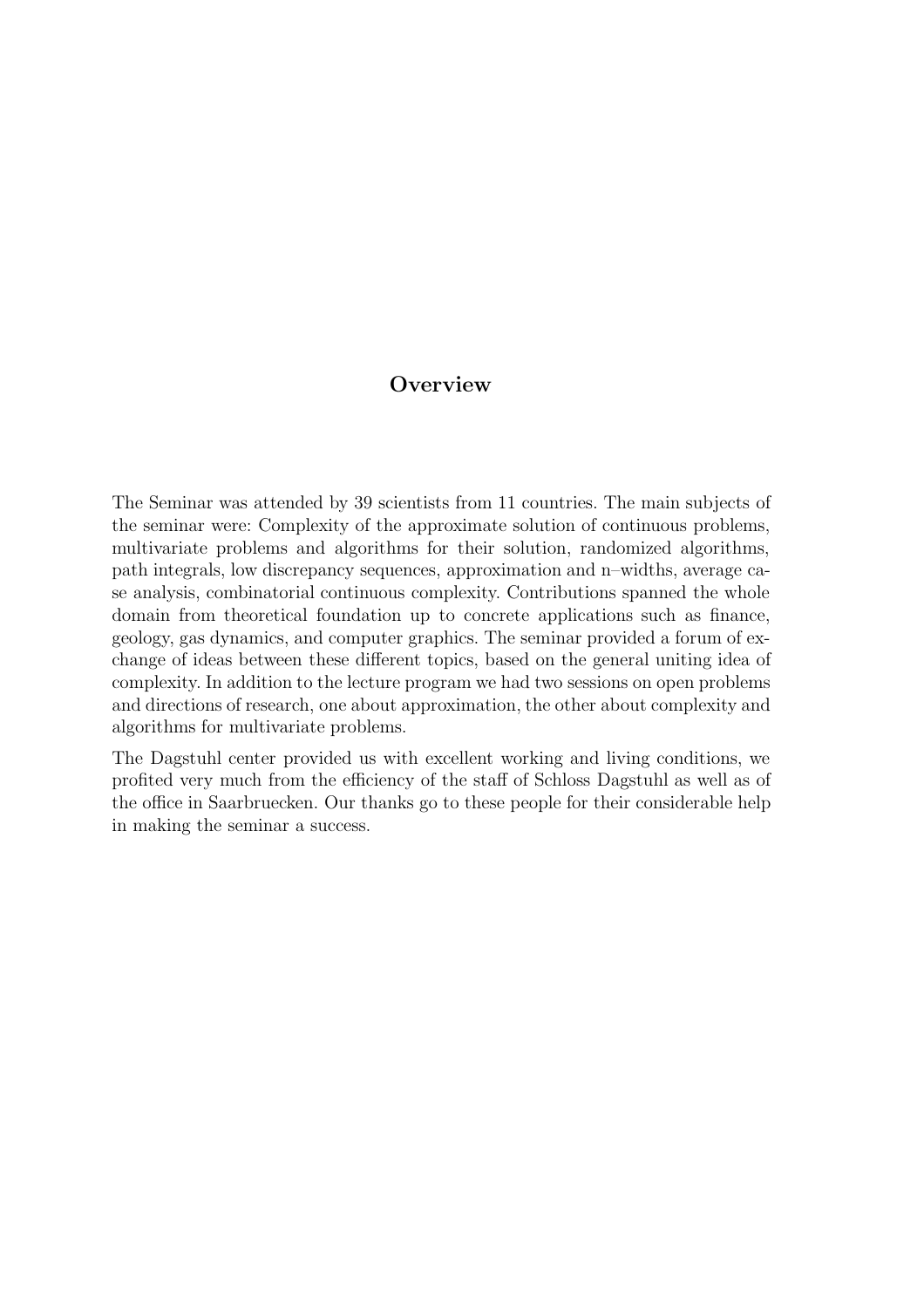# Abstracts

### On Optimization of Quadrature Formulae

# Vladislav F.Babenko Dnepropetrovsk State University, Ukraine

We want to comput  $I_{\mu}(x) = \int_0^1 x(t) \mu(dt)$  ( $\mu$  is a given measure on [0, 1] which is absolutely continuous with respect to the Lebesgue measure) using Monte Carlo rules of the form  $q(x) = \sum_{i=1}^{n} c_i x(t_i)$ .

Let  $P_1$  be some probability on  $[0,1]^n$  and  $P_2^1$  be some transitional probability on  $[0,1]^n \times B^n$ , where  $B^n$  is the  $\sigma$ -field of Borel subsets of  $\mathbb{R}^n$ . We consider a pair  $(P_1, P_2^1)$  as a model of a given Monte Carlo method and obtain the exact solution for some problem of optimal Monte Carlo integration and optimal Monte Carlo recovery of some more general functionals.

For example let  $g \in L_1[0,1]$  and  $f_g(x) = \int_0^1 x(t) g(t) dt$ . Denote by  $MC_{ac}$  the class of Monte Carlo methods  $(P_1, P_2^1)$  such that  $P_1$  is absolutely continuous with respect to the Lebesgue measure on  $[0,1]^n$ . Then we have for the optimal error  $R_n(B_{\infty}, f_g, MC_{ac})$  of recovery of  $f_g$  on the unit ball  $B_{\infty} \subset L_{\infty}[0,1]$  by methods from  $MC_{ac}$ 

$$
R_n(B_{\infty}, f_g, MC_{ac}) = \frac{\|g\|_1}{1 + \sqrt{n}}.
$$

### Improving the Upper Bound for the Expected Number of Shadow Vertices

### Karl–Heinz Borgwardt Universität Augsburg

The talk deals with the number of vertices which are visited by a variant of the Simplex method, the shadow–vertex algorithm, during the solution process of linear programming problems of the type maximize  $v^T x$  subject to  $a_1^T x \leq 1, \ldots, a_m^T x \leq 1$ ;  $v, x, a_1, \ldots, a_m \in \mathbb{R}^n$ . It had been shown that there are the shadow vertices, which keep the vertex property even when the feasible region is (orthogonally) projected on span $(u, v)$ . In 1982 we had derived an upper bound for the expected number of such shadow vertices under the stochastic assumption that  $a_1, \ldots, a_m, v$  (and u) are distributed identically, independently and symmetrically under rotations on  $\mathbb{R}^n \setminus \{0\}$ . That bound had the form  $E_{m,n}(S) \leq const \cdot m^{1/(n-1)}n^3$ . Recently, we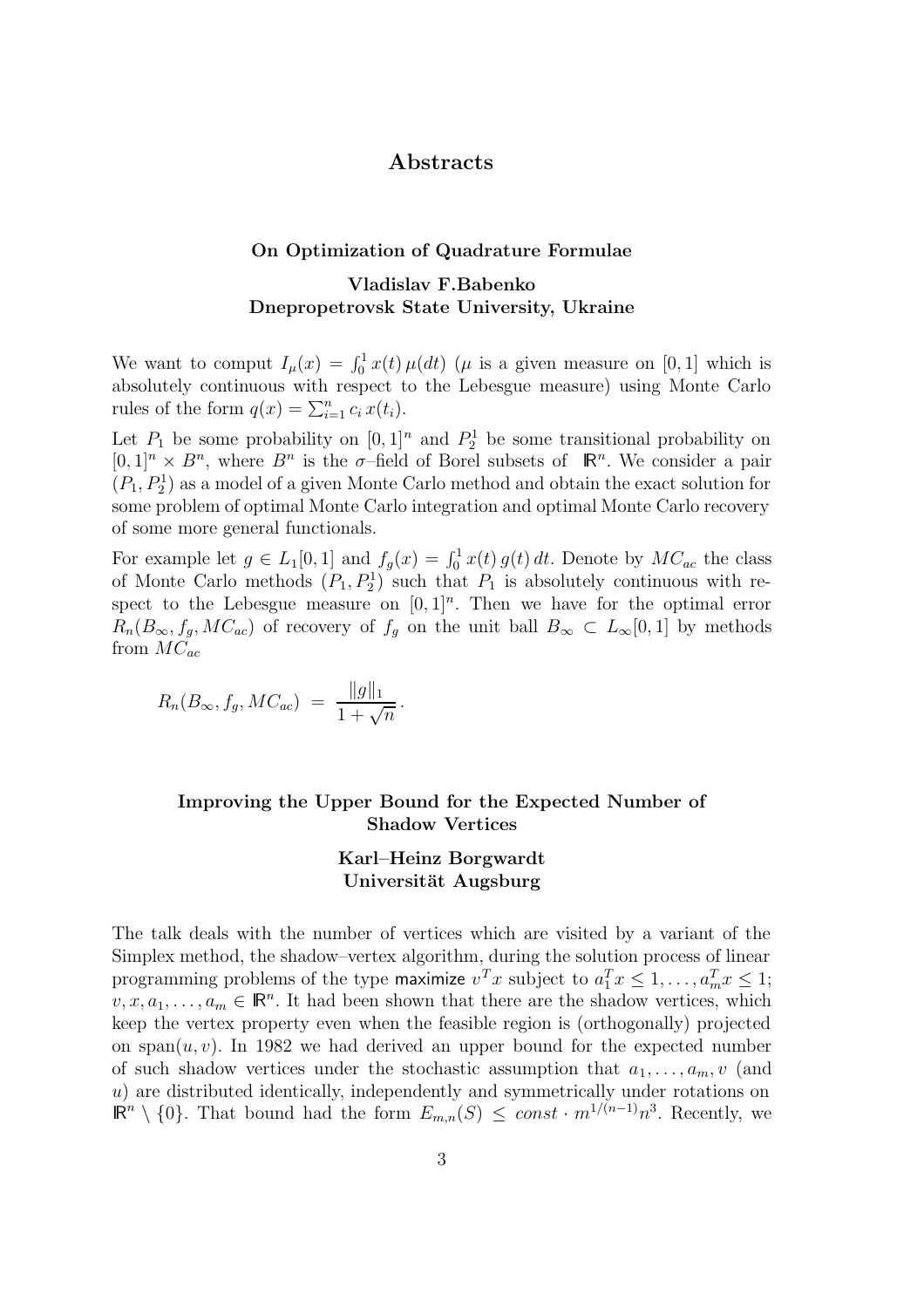managed to improve that bound. We explain, how and why a refined calculation of space–angles, a better approximation of the marginal density function of the uniform distribution on the unit sphere and a full reorganization of the integration process for the appearing convolution integrals leads to a sharper bound

$$
E_{m,n}(S) \le const \cdot m^{1/(n-1)} n^{5/2}
$$

#### On the power of real Turing machines over binary inputs

### Felipe Cucker (joint work with D.Grigoriev)

In recent years, attention has been paid to comparing the computational power of real Turing machines and classical Turing machines. This is done by feeding the formers with binary inputs and characterizing the class of sets thus obtained under a certain restriction of the machines resources. In this talk we show that the class of binary sets decided by parallel real Turing machines working in polynomial time is exactly  $\text{PSPACE}/\text{poly}$ .

### Directions in Approximation Theory

## Ronald A.DeVore University of South Carolina

In this talk, we survey some of the recent trends in approximation theory. Many of these are spurred by applications. Among the topics to be discussed are approximation by wavelets and neural networks. Distinctions will be made between linear and nonlinear approximation as well as the status of univariate versus multivariate problems.

Wavelets have been well studied as an approximation tool during the last several years. Univariate linear approximation is well understood and coincides with classical methods such as polynomial and spline approximation. Nonlinear approximation by m–terms in the wavelet decomposition is also well understood including the advantage of such approximation (the requirement of less smoothness in the function to be approximated) over linear methods. New directions in nonlinear approximation include the choice of an m–term approximation from an optimally chosen basis from a library of bases. The latter problem is now being promoted as a tool in signal and image processing but there is a lack of theorems showing the advantages of this approach, in particular theorems that take into consideration the complexity of the basis selection.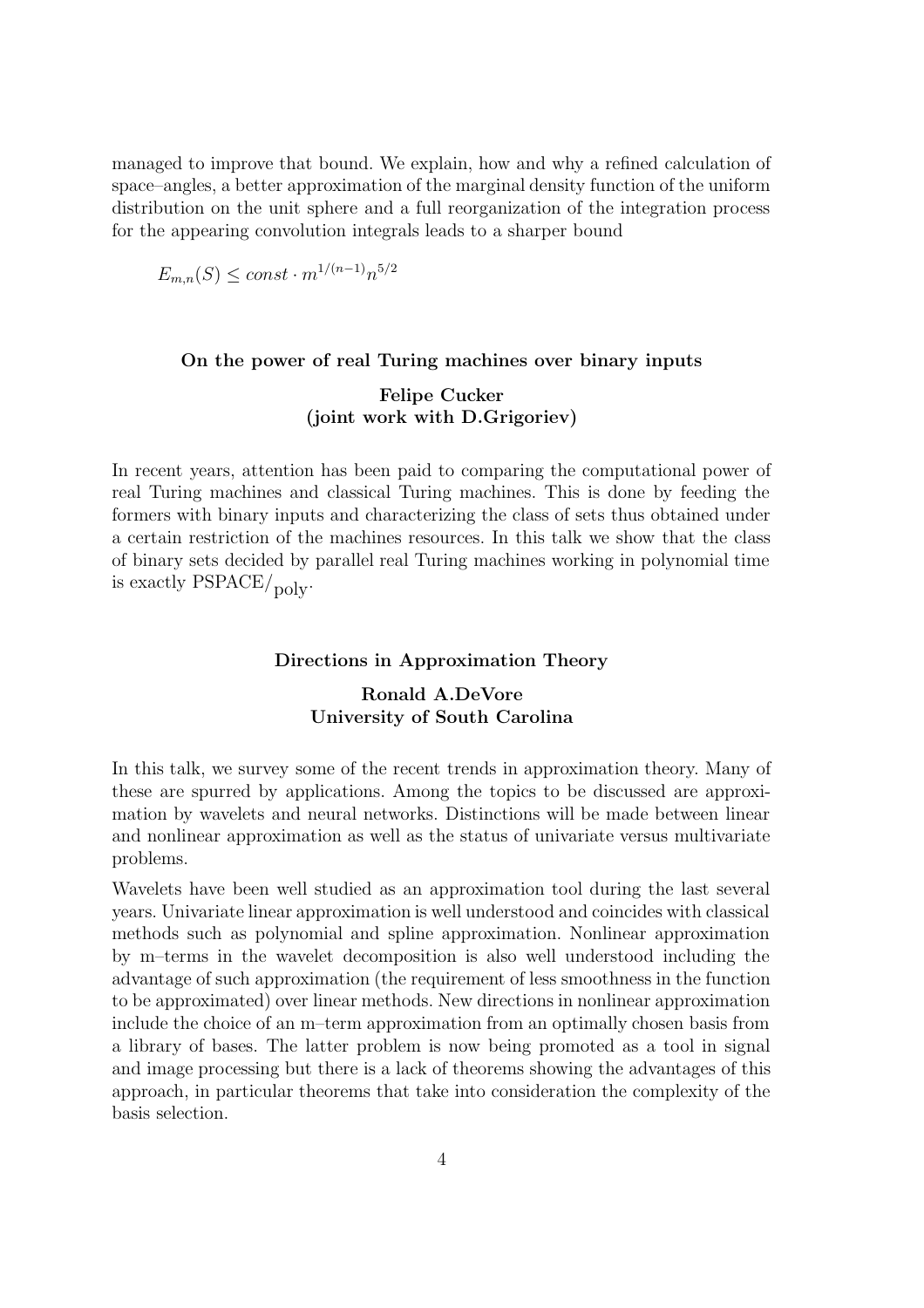Multivariate wavelet approximation for the standard basis is well understood in the linear and nonlinear cases. Results similar to the univariate cases are available. Approximation by hyperbolic bases (tensor products of univariate bases) have now been studied in the case of linear approximation with a theory that compares with Fourier approximation with frequencies from the hyperbolic cross. There is not yet a complete theory understanding of nonlinear approximation in the hyperbolic case save for the special case where approximation takes place in the mean square norm.

Neural networks which are receiving ever more attention in applications is from the approximation viewpoint in its infancy. Only recently have we been able to show that approximation by linear combinations of sigmoidal functions in several variables has the same approximation efficiency as classical methods for standard smoothness classes. much remains to be done in the linear case to understand if there are other classes of functions for which neural network approximation has distinct advantages over classical methods. There are now available several theorems for nonlinear approximation by sigmoidal functions which are counterparts of m–term approximation by complex exponentials.

#### On best nonlinear approximations

## Dinh Dung Hanoi Institute of Information Technology, Vietnam

In nonlinear approximations such as rational approximation, approximation by splines with free knots, wavelet compression etc., functions are approximated by elements of nonlinear manifolds parametrized continuously by  $\mathbb{R}^n$ . The nonlinear nwidth of the compact subset  $W$  in the normed linear space  $X$ 

$$
\delta_n(W, X) := \inf_{\substack{F \in C(W, R^n) \\ M \in C(R^n, X)}} \sup_{x \in W} ||x - M(F(x))||
$$

is a characterization of the best method of such approximations. We have

$$
\delta_{2n+1}(W,X) \leq a_n(W,X) \leq \delta_n(W,X),
$$

where  $a_n$  is the well–known Alexandrov width. However, an example shows that these quantities are strictly different.

Let  $U_p^{\alpha}$  and  $V_{p,\theta}^{\alpha}$  be the unit balls of the Sobolev space  $W_p^{\alpha}(\mathbb{T}^d)$  and the Besov space  $B^{\alpha}_{p,\theta}(\mathbf{T}^d)$  respectively. Then, for  $1 \leq p, q, \theta \leq \infty$  and  $\alpha > \left(\frac{1}{p} - \frac{1}{q}\right)$ q  $\setminus$ + , we have

$$
\delta_n(U_p^{\alpha}, L_q(\mathbb{T}^d)) \approx n^{-\alpha/d}
$$
  

$$
\delta_n(V_{p,\theta}^{\alpha}, L_q(\mathbb{T}^d)) \approx a_n(V_{p,\theta}^{\alpha}, L_q(\mathbb{T}^d)) \approx n^{-\alpha/d}.
$$

The above formulated results are obtained by Dinh Dung and Vu Quoc Thanh.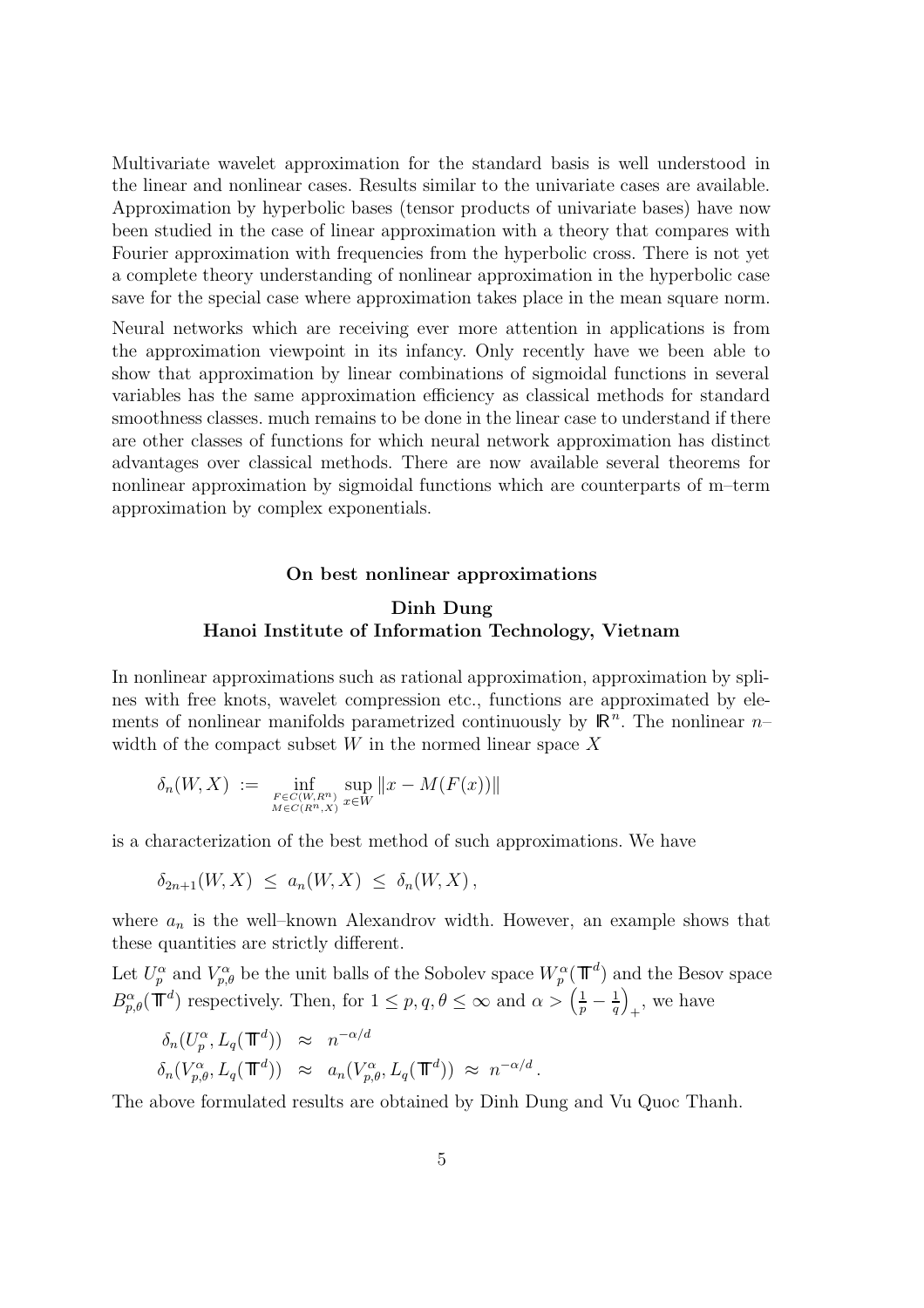### On the complexity of local solution of multivariate integral equations

### Karin Frank Universität Kaiserslautern

We study multivariate Fredholm integral equations of the second kind. Instead of computing the solution function on the whole domain, we are interested only in the value of one single functional  $\chi \in L_2([0,1]^d)$  applied to it. For two Sobolev classes of input data the exact order of the complexity for the problem of local solution with linear information is derived. The lower bounds are shown using a Gelfand number technique developed by Heinrich (1993), the upper bounds are shown in a constructive way providing algorithms of optimal order. These algorithms are based on a hyperbolic–cross type approximation of the kernel function. Numerical experiments are presented comparing both algorithms with a standard Galerkin method.

## Variance Reduction for Integral Equations and Applications to Computer Graphics

# Stefan Heinrich Universität Kaiserslautern

The global illumination problem of computer graphics can be described by a Fredholm integral equation of the second kind – the radiance equation. Due to the high dimensionality of the problem and the discontinuity of the kernel, Monte Carlo methods are often used.

The crucial efficiency figure for Monte Carlo methods is variance. On the basis of previous complexity analysis due to P. Math´e and the author, a variance reduction method is developed which combines deterministic and stochastic elements to reduce variance in an optimal way. Numerical computations for simple test scenes show considerable gains in efficiency.

#### Quasi-Monte Carlo Methods in Computer Graphics

# Alexander Keller Universität Kaiserslautern

Realistic image generation in Computer Graphics is concerned with the solution of the radiance equation, which is a Fredholm integral equation of the second kind. Due to the complexity of the kernel of this integral equation, only Monte Carlo methods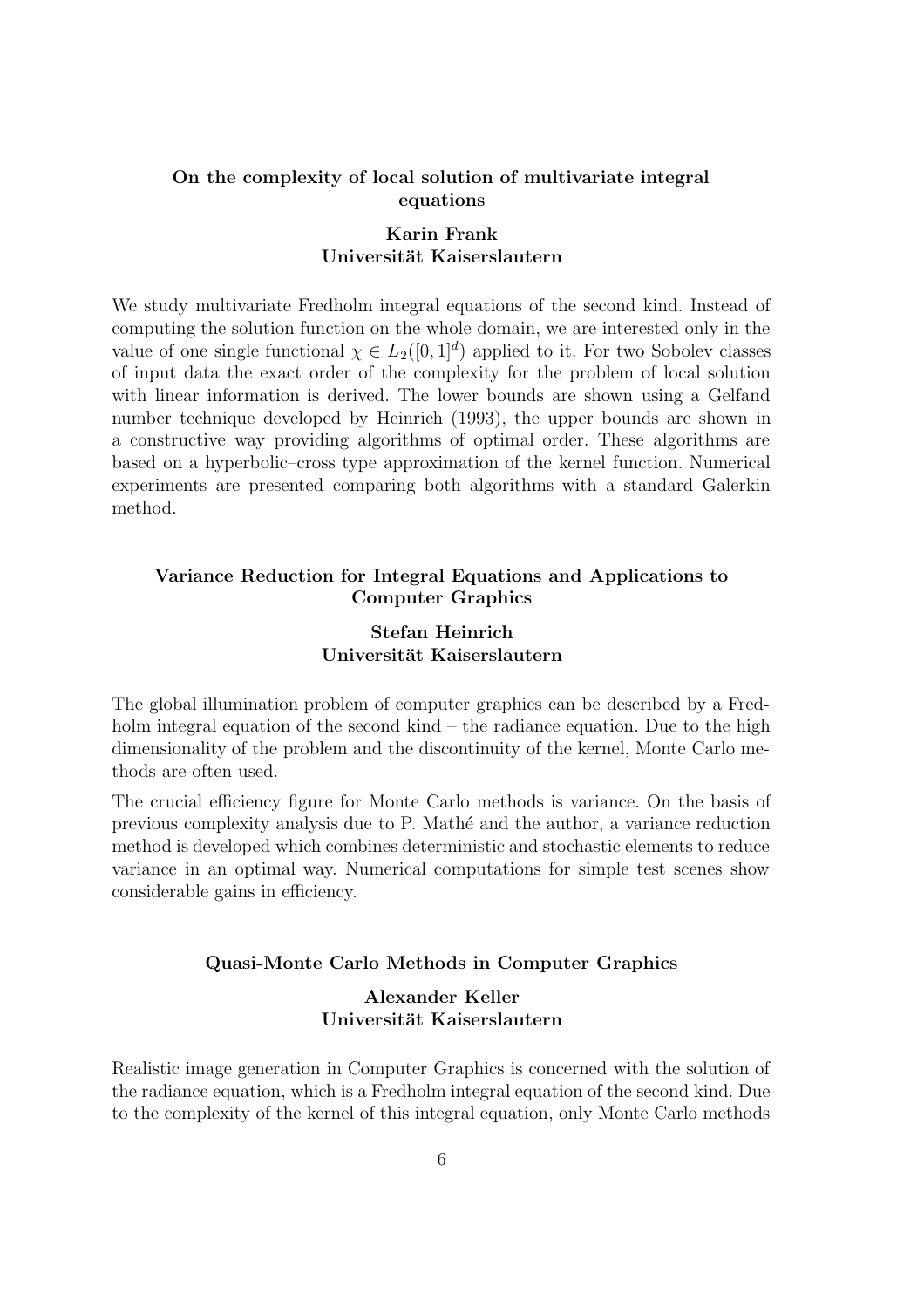seem to allow to model a solution close to reality. In our work we compare (pseudo- ) random to quasi-random approaches to solve the global illumination problem. Experiments show that the application of high dimensional low discrepancy point sets, as used in deterministic quasi-Monte Carlo methods, are superior to the use of pseudo-random numbers. This superiority is characterized by a smoother and faster convergence and a deterministic upper error bound, although complete mathematical theory is not yet available. We also investigate the combination of random and quasirandom techniques so as to acquire even faster algorithms.

#### Recovery of Functions from their Wavelet Transform

### Mark Kon Boston University

Consider a function  $\psi(x)$  with localized support, e.g.  $\psi(x) = \frac{d^2}{dx^2}e^{-x^2}$  or  $\psi(x) =$  $\frac{d^2}{dx^2}O(x)$ , where  $O(x)$  is a cubic B-spline. If  $f(x)$  is a function (on  $\mathbb{R}$  or  $\mathbb{R}^d$ ) with localized support (say compact support), f may be interpreted as a physical signal. Its wavelet transform is defined by

$$
f(x,j) = f * \psi_j(x),
$$

where  $*$  denotes convolution and  $\psi_j(x) = 2^j \psi(2^j x)$  is an L'-rescaling of  $\psi$ . This transform  $f(x, j)$  is defined for all scales  $2^j$ ,  $-\infty < j < \infty$ , with j an integer. The information stored in  $f(x, j)$  is quite redundant, and Marr (for  $\psi(x) = \frac{d^2}{dx^2}e^{-x^2}$ ) and Mallat (for  $\psi(x) = \frac{d^2}{dx^2}O(x)$  as above) studied (in the context of vision and image compression questions) whether keeping just the zeroes of  $f(x, j)$  for each value of j was sufficient to reconstruct  $f(x)$ . If this information is sufficient, there is the further question of the complexity of reconstructing f within  $\varepsilon$  (in same norm) from this information. We study both the Marr and the Mallat questions in the context of whether the zero crossing information is sufficient, and in the case where it is sufficient, what the informational complexity is of recovery.

#### On the informativeness of functionals

# Nikolay P. Korneichuk Institute of Mathematics, Ukrainian Academy of Sciences, Kiev

Let  $(X, \rho)$  be a metric space with a distance  $\rho = \rho(x, y)$ , X' is a set of given continuous on  $X$  functionals. If  $Q$  is a bounded set in  $X$  then we put

$$
D(Q, \rho) = \sup \{ \rho(x, y) : x, y \in Q \}
$$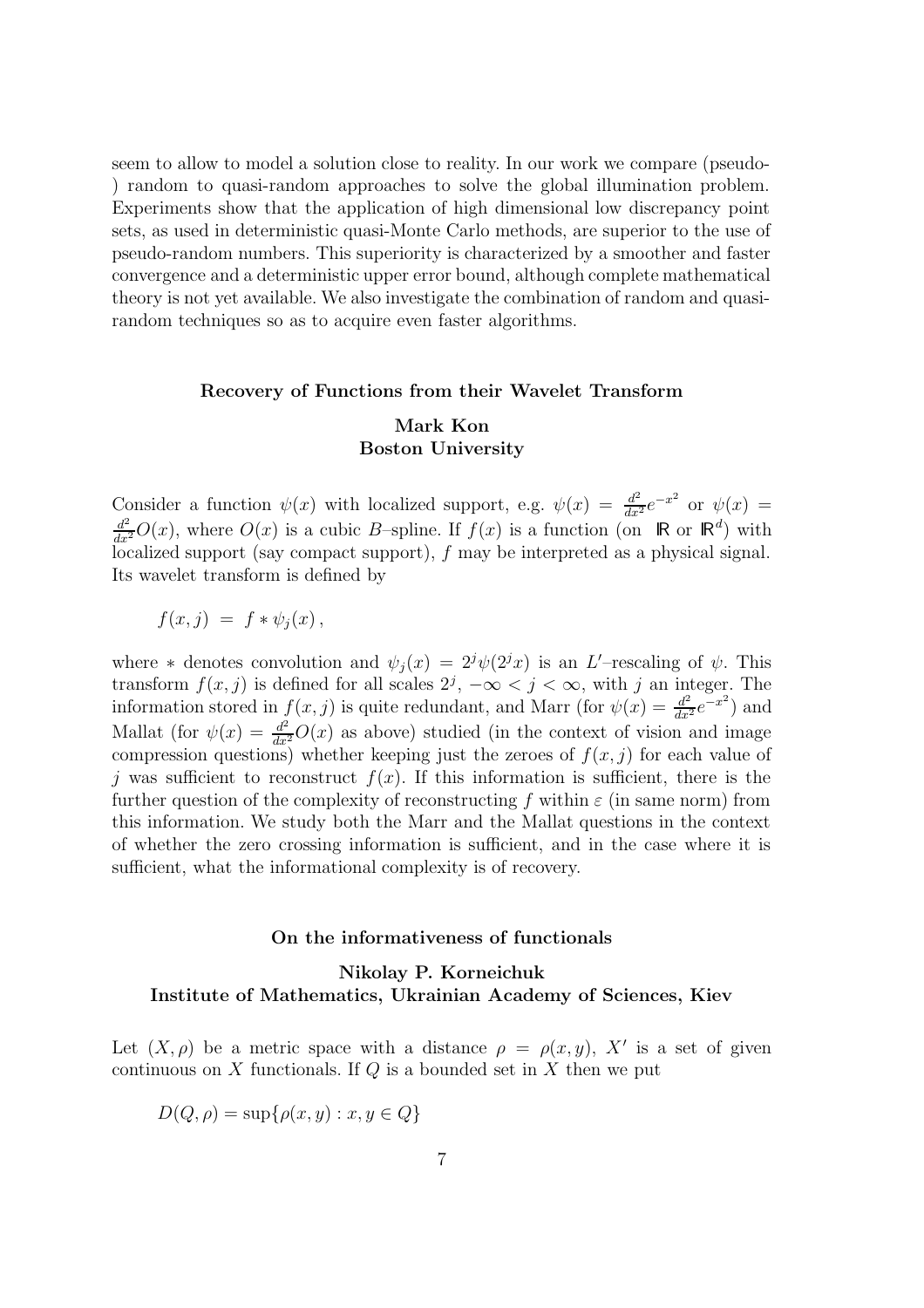and for  $\mu \in X'$ 

$$
D(\mu, Q, \rho) = \sup \{ \rho(x, y) : x, y \in Q, \ \mu(x) = \mu(y) \}.
$$

We shall call the value

$$
\mathrm{In}(\mu, Q, \rho) = D(Q, \rho) - D(\mu, Q, \rho)
$$

the informativeness of the functional  $\mu$  relatively of the set  $Q$  and the distance  $\rho$ . The problem is considered to find  $\sup\{\ln(\mu, Q, \rho) : \mu \in X'\}$  and to indicate the functional  $\mu$  which realizes the supremum.

We obtained the solution of this problem for some set in the space  $C = C[a, b]$ . Let  $C^*$  be the conjugate space and  $C^*$  be the subset of functionals  $\mu \in C^*$  of the form  $\mu(x) = \mu_{\tau}(x) = x(\tau), a \leq \tau \leq b$ . For example, the following statement is true. Let

$$
KH_0^1 = \{x(t) : x(t) \in C, |x(t') - x(y'')| \le K|t' - t''|, x(a) = x(b) = 0\},\,
$$

 $\psi(t)$  be a fixed function in  $KH_0^1$ ,  $\psi(t) \geq 0$ ,  $a \leq t \leq b$ ,

$$
Q = \left\{ x(t) : x(t) \in KH_0^1, \ |x(t)| \le \psi(t), \ a \le t \le b \right\},\
$$

and  $\rho$  is the C–metric or  $L_p$ –metric,  $1 \leq p \leq \infty$ . For any  $\mu \in C^*$  exists a functional  $\mu_{\tau} \in C_{\tau}^{*}$  such that  $\text{In}(\mu_{\tau}, Q, \rho) \geq \text{In}(\mu, Q, \rho)$  and therefore

$$
\sup\{\ln(\mu, Q, \rho) : \mu \in C^*\} = \sup\{\ln(\mu_\tau, Q, \rho) : \mu_\tau \in C^*_\tau\}.
$$

An analogous result is obtained for the set  $M_N = {\mu_1, \mu_2, ..., \mu_N}$  of functionals from  $C^*$ . Some applications are considered.

#### Recovering multivariate signals

# Marek Kowalski University of Warsaw, Poland

We consider multivariate band– and energy–limited signals

$$
f \in J_d = \left\{ \int_{\Omega} x(\omega) e^{i\langle \omega, t \rangle d\omega} : x \in L_2(\Omega), ||x|| \le 1 \right\}
$$

where  $\omega, t \in \mathbb{R}^d$  and  $\Omega$  is a compact subset of  $\mathbb{R}^d$  such that Int  $\Omega \neq \emptyset$ . Our knowledge about each  $f \in J_d$  is  $N(f) = [f(t_1), f(t_2), \ldots, f(t_n)]$  and we are interested in minimal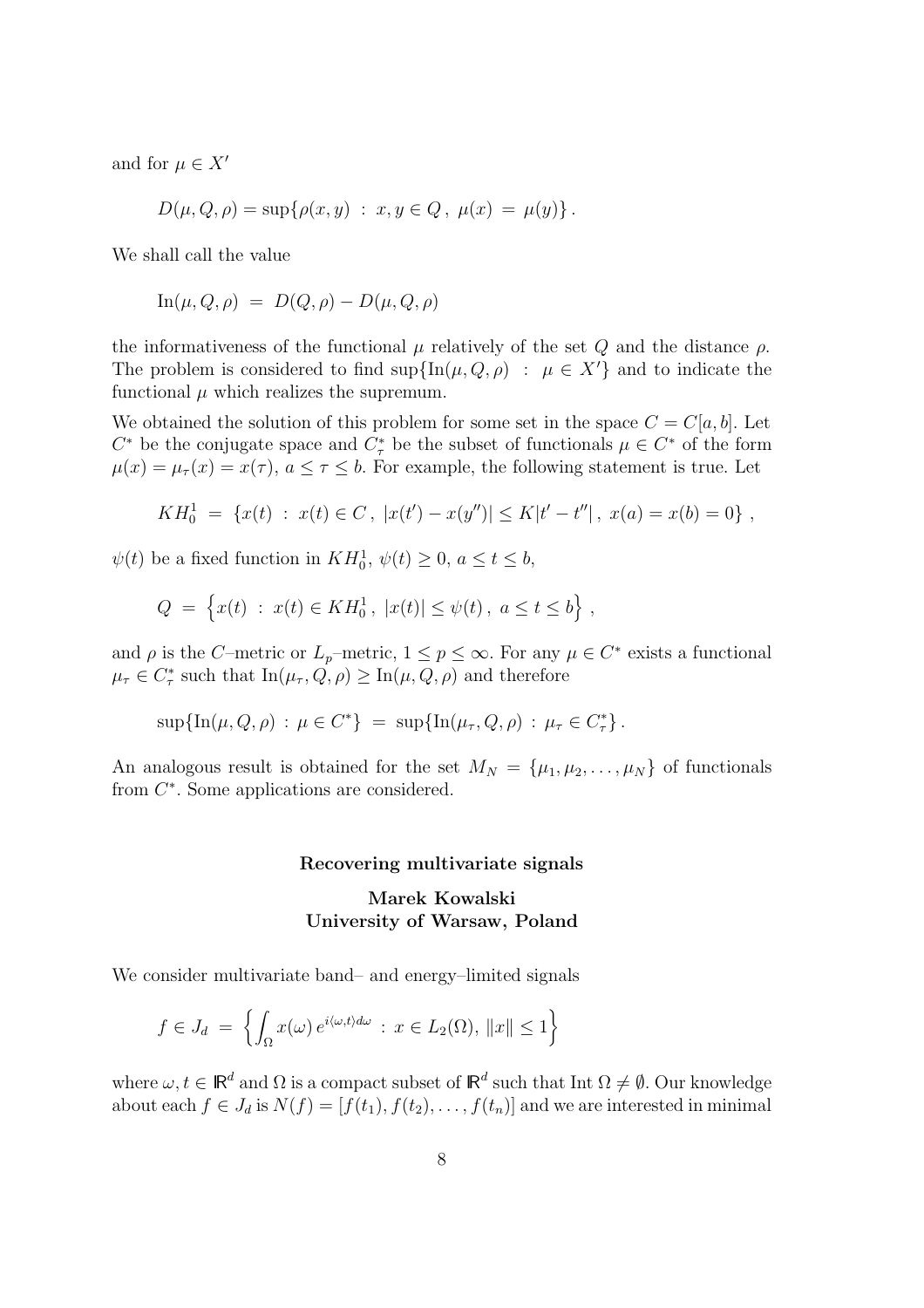complexity recovery of f in the worst case setting. The error of an algorithm  $\phi$ recovering f from  $N(f)$  is defined as

$$
e(\phi) \ = \ \sup_{f \in J_d} \|f - \phi(N(f))\|_p \, ,
$$

where  $1 \le p \le \infty$  and  $\|\cdot\|_p$  is the p–norm on the domain of recovery I (I – compact, Int  $I \neq \emptyset$ . Let  $m(\varepsilon)$  denote the minimal number of samlples of f in I required to find an algorithm  $\phi^*$  using these samples such that  $e(\phi^*) \leq \varepsilon$ ,  $\varepsilon > 0$ . We assume that the cost of arithmetic operations  $(+, -, *, /)$  and the cost of signal evaluation are taken as unity and c respectively. We define  $\text{comp}(\varepsilon)$  as the minimal cost of obtaining an  $\varepsilon$ -approximation.

The main results presented in the talk are:

$$
\begin{aligned}\n\bullet \qquad & \lim_{\varepsilon \to 0^+} m(\varepsilon) \left( \frac{\log \log 1/\varepsilon}{\log 1/\varepsilon} \right)^d = 1; \\
& \operatorname{comp}(\varepsilon) = \Theta \left( \left( \frac{\log 1/\varepsilon}{\log \log 1/\varepsilon} \right)^d \right), \text{ as } \varepsilon \to 0^+;\n\end{aligned}
$$

• For sufficiently small  $\varepsilon > 0$ , Lagrangian interpolation using  $m(\varepsilon)(1 + o(1))$ arbitrary grid nodes yields an  $\varepsilon$ -approximation with almost minimal cost.

# Best Approximation of Some Functional Classes on Groups in  $L_2$

# G. Magaril–Il'yaev Moscow State University (joint work with V. Tikhomirov)

The exact values of the Kolmogorov  $n$ –widths and the Kolmogorov average  $\nu$ –widths of generalized Sobolev–classes on locally compact groups in the  $L_2$ –metric are discussed in the lecture.

Let G be an arbitrary compact group,  $K(\cdot) \in L_2(G)$ ,  $1 \leq p \leq \infty$  and

$$
W_p^K(G) := \left\{ x(\cdot) \mid x(\cdot) = (K * u)(\cdot), \, \|u(\cdot)\|_{L_p(G)} \le 1 \right\}.
$$

Then

$$
d_n\left(W_p^K(G), L_2(G)\right) = \begin{cases} \left(\sum_{m\geq n} \left|\hat{K}^+(m)\right|^2\right)^{\frac{1}{2}}, & p = 1\\ \hat{K}^+(n) & , p = 2 \end{cases}
$$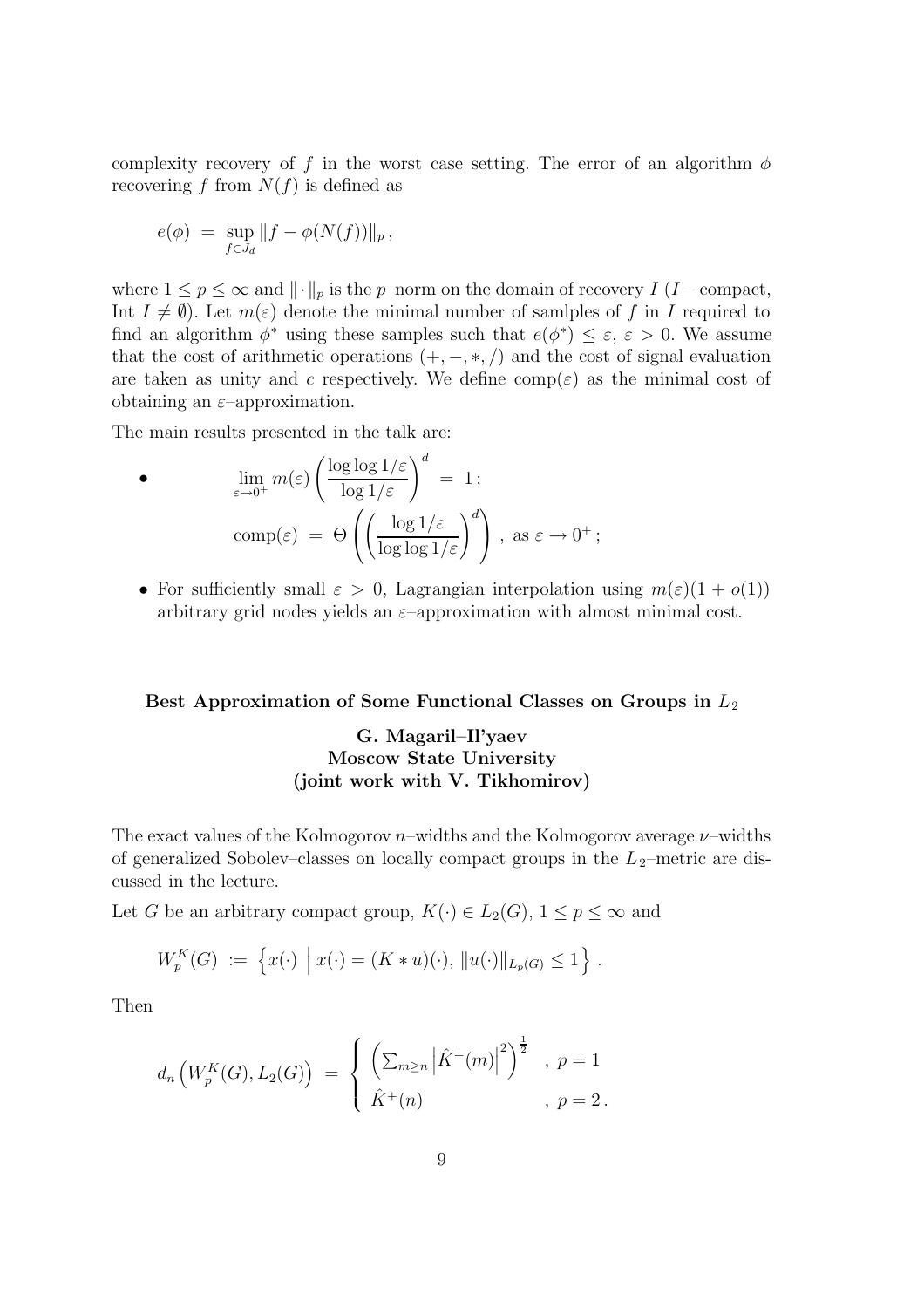Here  $\{\hat{K}^+(\cdot)\}\$ is the nonincreasing rearrangemant of the sequence  $\{|\hat{K}(\cdot)|\}\$  where  ${\{\hat{K}(\cdot)\}}$  is the sequence of the Fourier coefficients of  $K(\cdot)$  with respect to the complete orthonormal system in  $L_2(G)$  consisting of the matrix elements of all representations of G.

An analogous result was obtained for the Kolmogorov average  $\nu$ -width of  $W_p^K(G)$ ,  $p = 1, 2$ , where G is a noncompact Abelian group. These theorems generalize many well–known results about exact solutions of the widths–problem.

### Width and distributions of values of the approximation functional on Sobolev spaces

## V. E. Maiorov Technion, Haifa, Israel

Consider the Sobolev space  $W_2^r = W$  equipped with a Gaussian measure  $\mu$  whose mean is zero and whose correlation operator  $C_{\mu}$  has eigenfunctions  $e^{in(\cdot)}$  and eigenvalues  $\lambda_n = |n|^{-s}, n \in \mathbb{Z}, s > 1$ . Let  $Y^n = W \times \ldots \times W$  be the product of n copies of the space W and  $\nu = \mu \times \ldots \times \mu$  be the Gaussian measure on  $Y^n$ .

Consider the approximation functional on  $W \times Y^n$ 

$$
e(x,y)_q = \inf \{ ||x-z||_q : z \in \text{span}\{y_1,\ldots,y_n\} \} .
$$

We call the following values

$$
d_{n,\varepsilon,\delta}(W,\mu,\nu,L_q) = \sup_{\nu(G)\leq\varepsilon} \inf_{y\in Y^n\backslash G} \left[ \inf_{\mu(Q)\leq\delta} \sup_{x\in W\backslash Q} e(x,y)_q \right],
$$
  

$$
d_{n,\varepsilon,\delta}^{(ad)}(W,\mu,\nu,L_q) = \inf_{\mu(Q)\leq\delta} \sup_{x\in W\backslash Q} \left[ \sup_{\nu(G)\leq\varepsilon} \inf_{y\in Y^n\backslash G} e(x,y)_q \right].
$$

respectively the Kolmogorov and the adaptive  $(n, \varepsilon, \delta)$ –widths of the Sobolev space W in the  $L_q$ -norm.

Theorem: If  $r > \frac{1}{2}$ ,  $1 < q < \infty$ ,  $\varepsilon \in [2^{-n}, 1 - 2^{-n}]$ ,  $\delta \in (0, \frac{1}{2})$  $\frac{1}{2}$ , then the asymptotic

$$
d_{n,\varepsilon,\delta}(W,\mu,\nu,L_q) \;\asymp\; d_{n,\varepsilon,\delta}^{(ad)}(W,\mu,\nu,L_q) \;\asymp\; \frac{\sqrt{1+\frac{1}{n}\ln\frac{1}{\delta}}}{n^{r+(s-1)/2}}
$$

holds.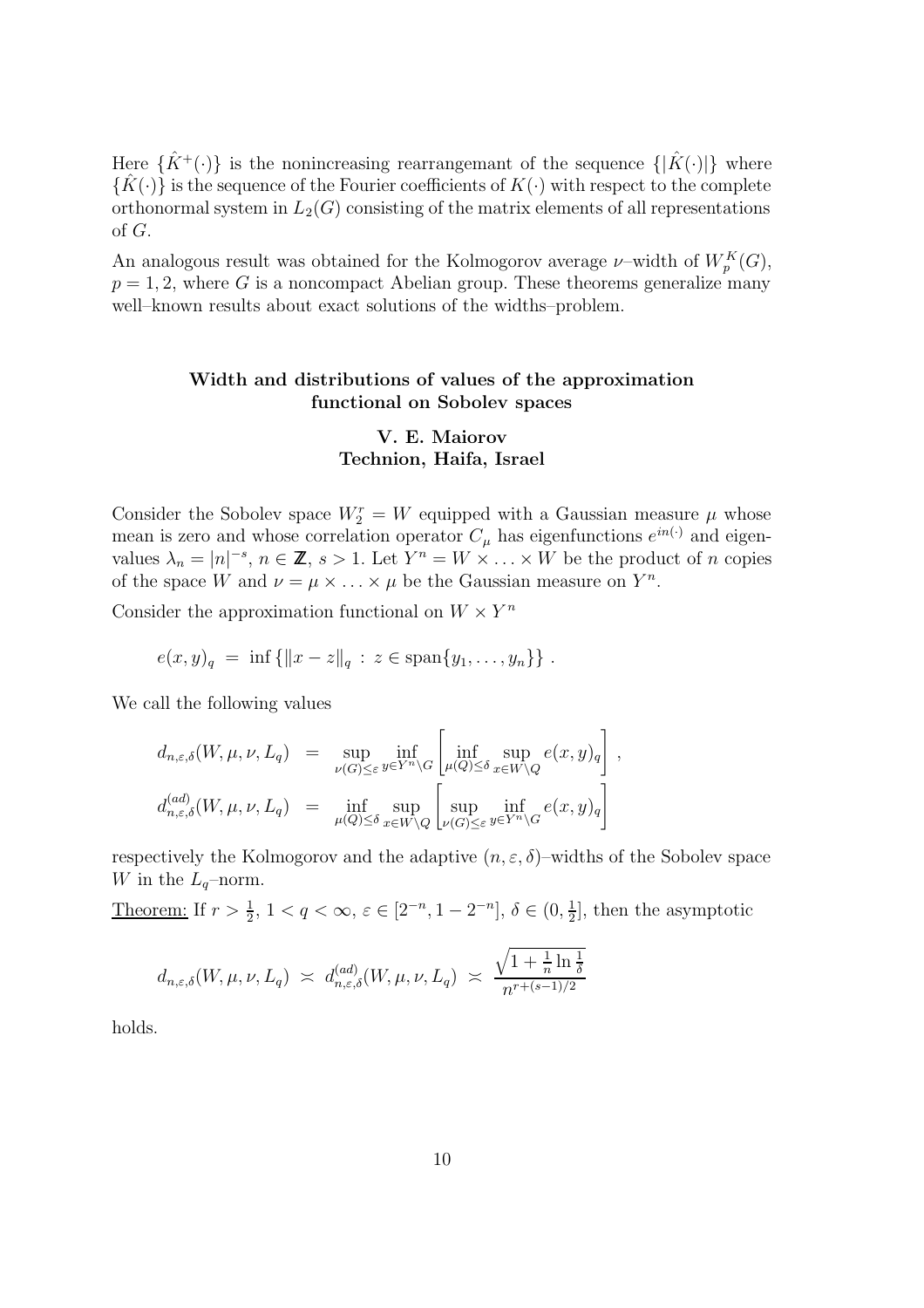# The optimal error of Monte Carlo Integration Peter Mathé WIAS Berlin

We study the problem of optimal Monte Carlo integration in the following sense:

Let  $[T, \mathcal{F}, \mu]$  be a probability space with a polish space T and let  $B_{\infty}(T)$  denote the class of continuous functions on  $T$  uniformly bounded in absolute value by 1. We are interested in stochastic quadrature rules , say  $\vartheta_{\omega}$  for approximating  $\int_T f(t) d\mu(t)$ . If we agree to measure the error of such a Monte Carlo quadrature formula in the mean square, then the following result is true.

The following is equivalent

- The measure  $\mu$  is non atomic.
- We have

$$
\inf_{\operatorname{card}(\vartheta) \le n} \sup_{f \in B_{\infty}(T)} \left( \mathbf{E} \, | \int f d\mu - \vartheta(f) |^2 \right)^{1/2} = \frac{1}{1 + \sqrt{n}}.
$$

Moreover, the error will not decrease neither by admitting nonlinear quadrature rules nor by varying cardinality.

We demonstrate the close relation of the integration problem to a problem in the theory of point estimation, which is then proved explicitly.

#### A non–completeness result for quadratic programming

### Klaus Meer RWTH Aachen

The complexity of linearly constrained (non–convex) Quadratic Programming is analyzed within the framework of real number models, namely the one of Blum, Shub and Smale and its modification recently introduced by Koiran ("weak BSSmodel"). In particular we show that this problem is not  $NP$ –complete in the Koiran setting. Applications to the (full) BSS-model are discussed.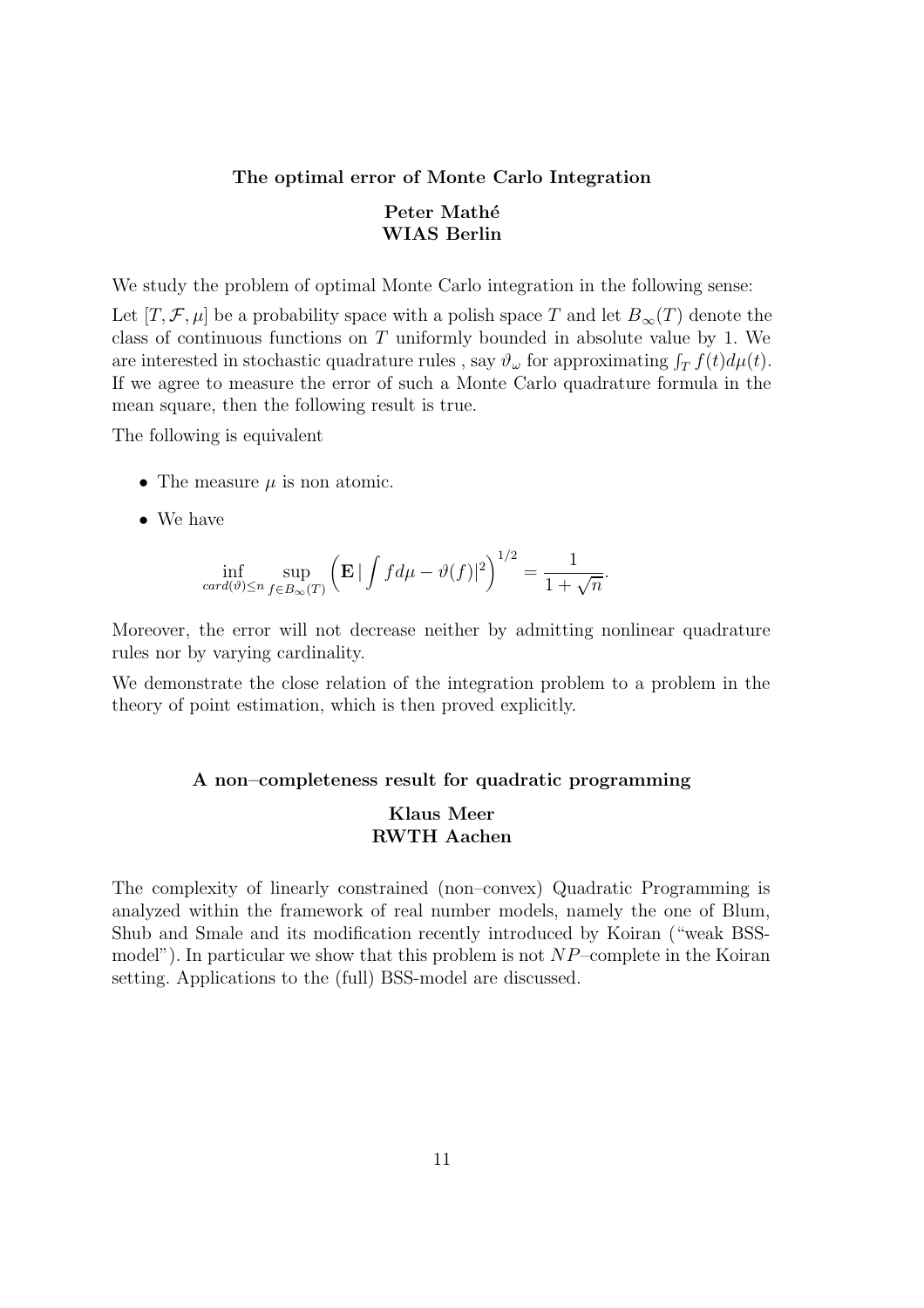### Approximating the Path of a Stochastic Process Using Derivatives

### Thomas Müller–Gronbach FU Berlin

We consider a stochastic process  $Y = \{Y(t) : 0 \le t \le 1\}$  given by

$$
Y(t) = \int_0^t X(s) \frac{(t-s)^{k-1}}{(k-1)!} ds
$$

where  $X$  is a centered stochastic process which satisfies the Sacks–Ylvisaker regularity conditions of order zero. For a design  $d = (t_1, \ldots, t_n)$  of observation sites in [0, 1] each  $Y(t)$  is approximated by its orthogonal projection  $\varphi r_{k,d} Y(t)$  onto the subspace spanned by  $Y^{(j)}(t_i)$ ,  $1 \leq i \leq n, 0 \leq j \leq k$ , where  $Y^{(j)}$  denotes the j-th mean square derivative of  $Y$ . The quality of this approximation is measured by the corresponding integrated mean squared error

$$
\int_0^1 E\left(Y(t) - \rho pr_{k,d} Y(t)\right)^2 dt.
$$

We construct sequences of designs which perform asymptotically optimal with respect to this criterion. Furthermore we study the problem of approximating  $Y$  without using derivatives in the particular case that  $Y(t) = \int_0^t B(s) ds$ , where B denotes a Brownian motion on [0, 1].

### A Combinatorial Relaxation Algorithm for Finding the Maximum Degree of Subdeterminants

# Kazuo Murota Research Institute for Mathematical Sciences, Kyoto University

Let  $A(x) = (A_{ij}(x))$  be a matrix with  $A_{ij}(x)$  being a polynomial or rational function in x. We consider various algorithms for computing the highest degree  $\delta_k(A)$  of a minor of  $A(x)$  of a specified order k. Such algorithms can be used to compute the Smith-McMillan form of a rational function matrix at infinity, as well as the structure of the Kronecker form of a matrix pencil.

Among the algorithms we put emphasis on a " combinatorial relaxation" type algorithm that is based on a combinatorial upper bound  $\delta_k(A)$  on  $\delta_k(A)$ ;  $\delta_k(A)$  is defined as the maximum weight of a matching of size  $k$  in a bipartite graph associated with A. The algorithm is efficient, making full use of the fast algorithms for weighted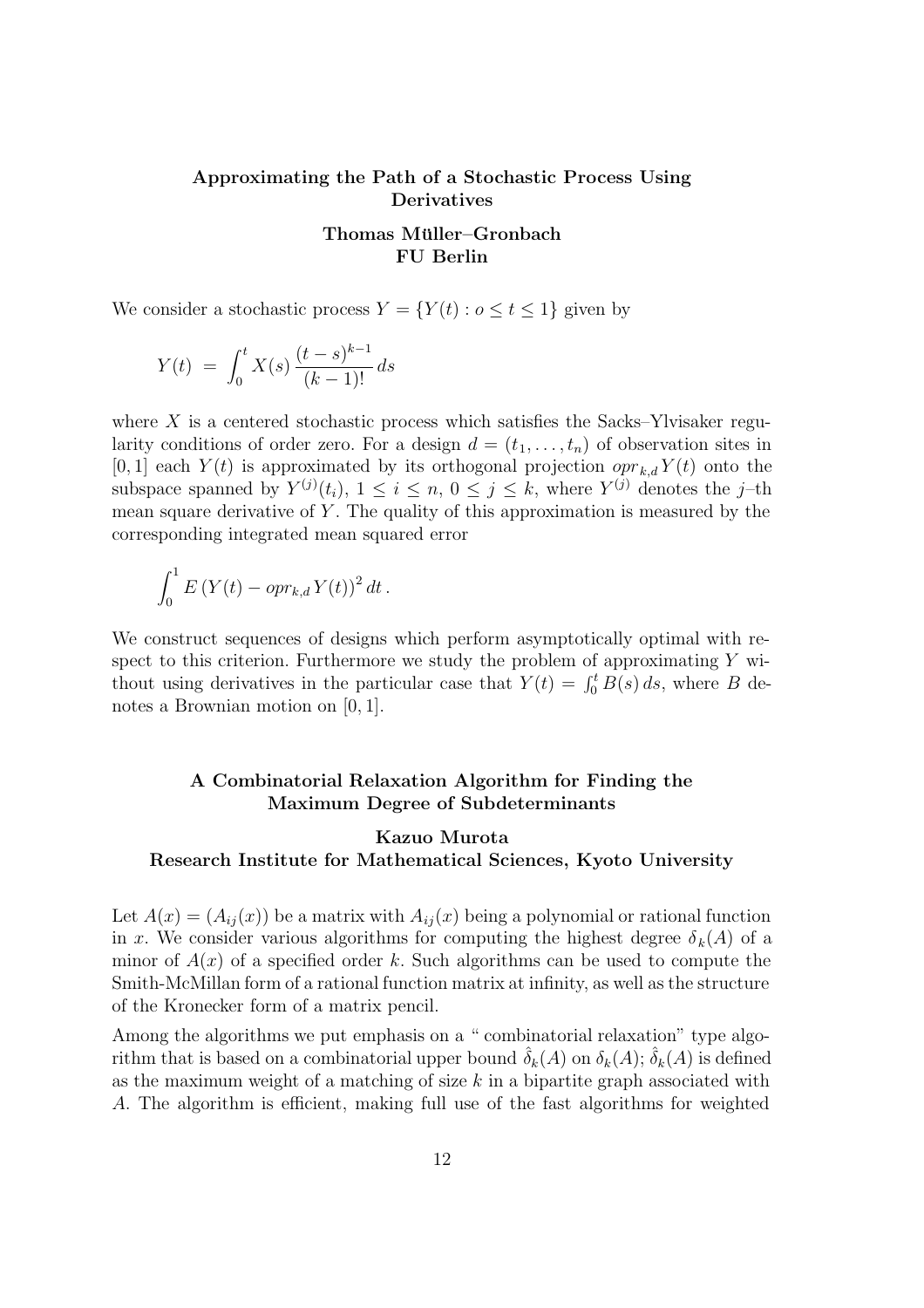matchings. It is combinatorial in almost all cases (or generically) and invokes algebraic elimination routines only when accidental numerical cancellations occur. The validity relies on the integrality of bipartite matching polytopes.

### Particle Methods for the Boltzmann Equation: Mathematical and Practical Aspects

### Helmut Neunzert Universität Kaiserslautern

The talk describes a particle ("low discrepancy" or "Quasi Monte Carlo" or "Finite Pointset") method for solving kinetic equation; these equations are of practical relevance in space research, semiconductor design and vacuum technology.

The method uses low discrepancy methos for typically 6–10 dimensional functions, but hte main problem is the time evolution of the particle sets. In simulating collisions one has to solve optimization problems for special integration tasks, some stochastic elements are still used in these processes and the question posed is, whether information–based complexity can give some information about whether this is advantageous or not.

#### The Real Number Model in Numerical Analysis

# Erich Novak Erlangen (Augsburg)

We assume that arithmetic operations with real numbers and comparisons can be done with unit cost, also copy instructions (with indirect addressing) are allowed. First we compare our model with the BSS model and show that the sets P and NP coincide with respect to both cost functions (and construction sets). In numerical analysis and information–based complexity we study problems where the information is only partial. We describe this model with oracle more carefully. We also define two variants of stochastic or randomized algorithms.

As an example we present a uniform problem: construct one algorithm to compute the integral of  $f \in C^k([0,1])$  up to  $\varepsilon$ , if a bound on  $||f^{(k)}||_{\infty}$  is known. Here  $\varepsilon$  and  $k$  are inputs of the algorithm. A complexity bound can be proved using compound Clenshaw–Curtis formulae.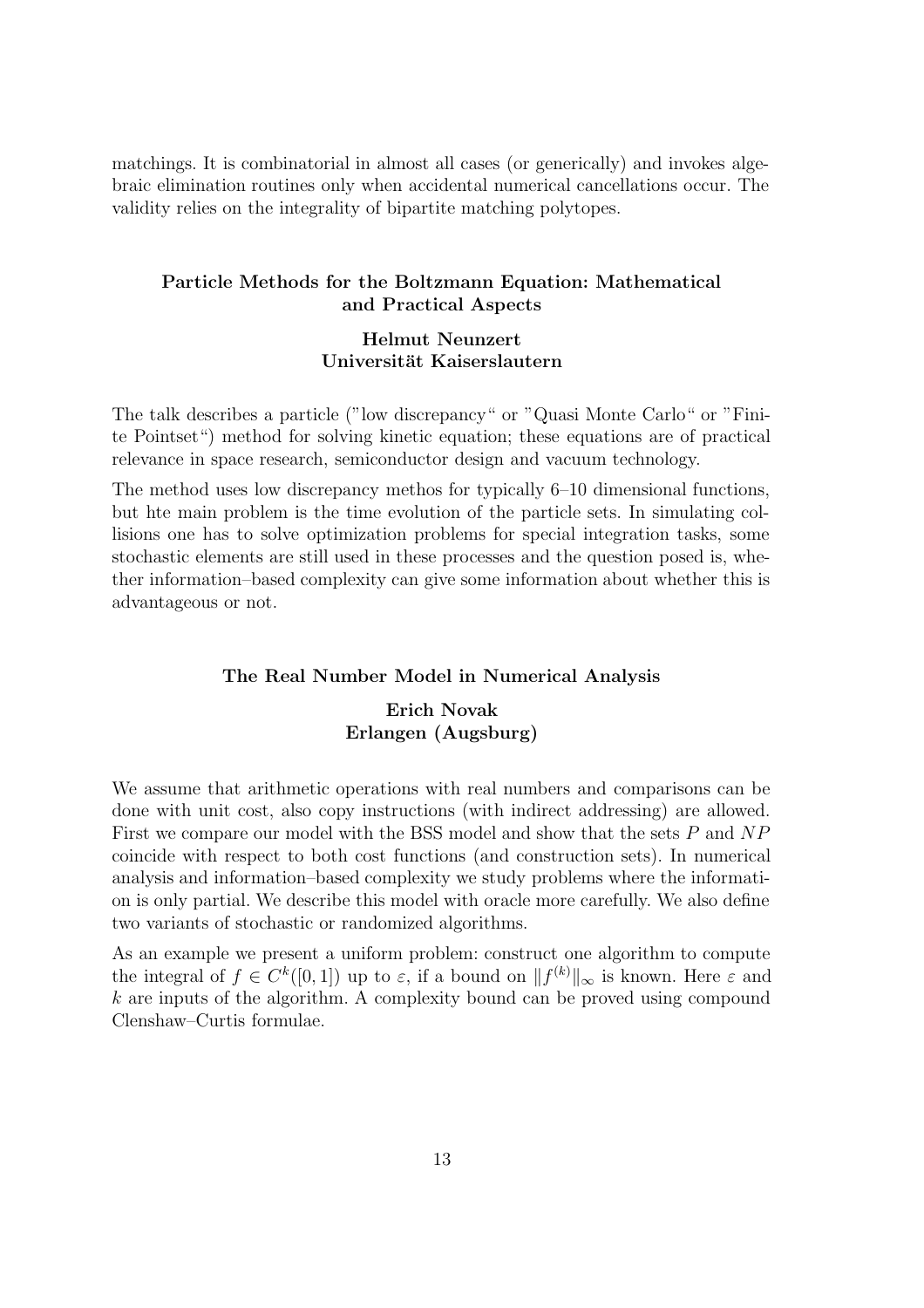#### Reduction Theory for Statistical Ill-posed Problems

# M. Nussbaum Weierstrass Institute, Berlin

We consider an ill-posed problem of recovery of a function f from noisy information  $y = Af + \epsilon \xi$  where  $\epsilon \xi$  is noise and  $\epsilon$  is assumed small. Here A is a compact linear operator between Banach spaces of functions on [0, 1], and there is additional a priori information:  $f \in \Sigma$  (regularization). For algorithms we consider the worst case setting with respect to  $f$ ; the error criterion depends on the character of the noise. In the first case  $\xi$  is assumed deterministic and bounded, this is known as "optimal recovery". Secondly we consider random noise, especially Gaussian white noise (GWN) which is a random generalized function. In the third class of problems, independent identically distributed random variables  $Y_1, \ldots, Y_n$  are observed having a probability density  $g = Af$  on the unit interval (statistical ill-posed problem or density model). This does not have an additive noise structure, but heuristically it is similar to the Gaussian white noise model on the basis of a central limit theorem. The statistical literature extensively treats complexity issues for the GWN and density models, demonstrating their analogy case by case. We give a result which establishes an asymptotic complexity equivalence of both models. It is based on Le Cam's theory of statistical experiments, utilizing the concept of deficiency distance. Having thus performed a reduction of the density model to the GWN model, we discuss the relationship of the latter to optimal recovery (deterministic noise) in the context of pertaining recent results of Donoho et al.. We remark that the established universal rate optimality of wavelet thresholding for GWN can be reproduced for bounded noise in function space.

# Optimal recovery of analytic functions from their Fourier coefficients given with an error

# K. Yu. Osipenko Moscow State University of Aviation Technology

Let X be a Hilbert space and  $\{e_i\}$  a complete orthonormal system in X. We consider the problem of optimla recovery of the linear functional  $(x, f)$ ,  $f \in H$ , from approximate values of Fourier coefficients  $x_i = (x, e_i)$ .

Put

$$
e_n(f,\delta) := \inf_{\varphi: C^n \to C} \sup_{\substack{x \in H \\ \|h\| \le 1}} \sup_{\substack{\tilde{x}_j, j=1,\dots,n \\ \|\tilde{x}_j - x_j\| \le \delta_j}} |(x,f) - \varphi(\widetilde{x_1},\dots,\widetilde{x_n})|.
$$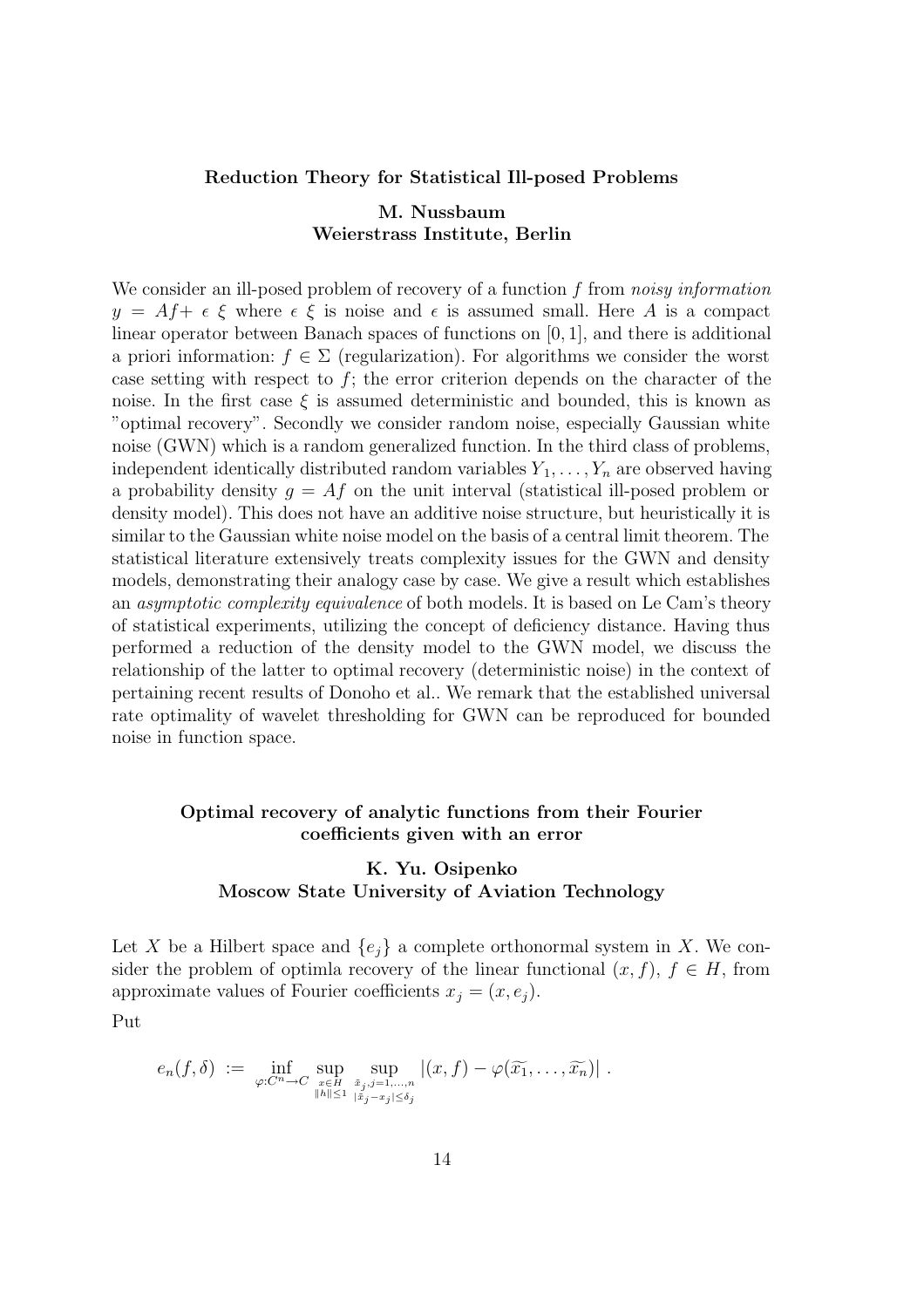Set

$$
a_{+} := \begin{cases} a & , \ a \geq 0 \\ 0 & , \ a < 0 \end{cases}.
$$

Theorem: The method

$$
(x, f) \approx \sum_{j=1}^{n} \left(1 - \lambda \delta_j |f_j|^{-1}\right)_+ \bar{f}_j \widetilde{x}_j
$$

is an optimal method of recovery and

$$
e_n(f,\delta) = \lambda + \sum_{j=1}^n \delta_j (|f_j| - \lambda \delta_j)_+,
$$

where  $\lambda \in (0, ||f||]$  is a solution of the equation

$$
||f||^2 - \sum_{j=1}^n (|f_j|^2 - \lambda^2 \delta_j^2)_+ - \lambda^2 = 0.
$$

Using this Theorem we construct optimal methods of recovery of  $2\pi$ -periodic and analytic in a strip functions and its derivatives from approximate values of their Fourier coefficients.

### Some estimates of complexity of ill–posed problems

# Sergei Pereverzev Universität Kaiserslautern (Kiev)

Using the idea of telescopic system of rectangles we propose a modification of the projection scheme for solving ill–posed problems. We show that this modification allows to obtain the best possible order of accuracy of Tikhonov regularization using an amount of information which is far less than for the standard projection technique.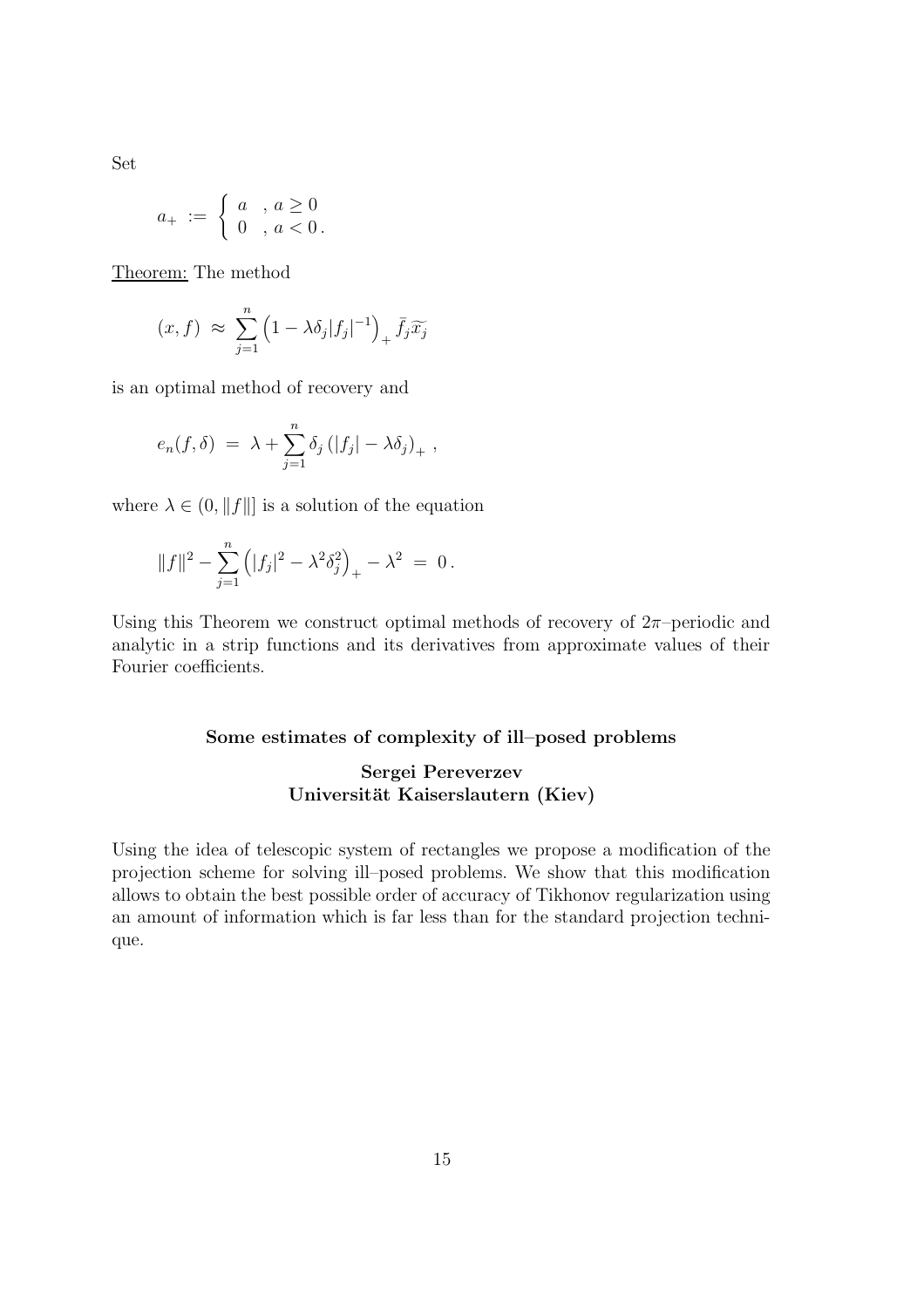# Numerical Integration of Univariate and Multivariate Convex Functions

# Knut Petras Technische Universität Braunschweig (joint work with Carsten Katscher and Erich Novak)

We consider worst-case error bounds for different types of *n*-point quadrature formulae applied to convex functions. The most investigated case is that of linear deterministic methods in the univariate case. We argue that it is advantageous to define classes of convex functions without using boundary derivatives, and that it is useful to apply Gaussian instead of optimal formulae.

Then, we compare the different types of optimal formulae with respect to worst-case error bounds. In the univariate case, we obtain the orders

- linear deterministic methods:  $\asymp n^{-2}$
- adaptive deterministic methods:  $\leq n^{-2}$
- stochastic non-adaptive methods:  $\asymp n^{-2}$
- stochastic adaptive methods:  $\asymp n^{-5/2}$ .

For convex functions on  $[0,1]^d$ , the optimal worst-case orders are

- linear deterministic methods:  $\leq n^{-2/d}$
- adaptive deterministic methods:  $\asymp n^{-2/d}$
- stochastic non-adaptive methods:  $\leq$  const  $\cdot n^{-1/2-3/(2d)}$
- stochastic adaptive methods:  $\asymp n^{-1/2-2/d}$ .

### Approximation of functionals from noisy information

# Leszek Plaskota University of Warsaw, Poland

We study approximation of linear functionals when information is corrupted by some noise. We consider four different settings which are determined by assumptions put on problem elements and noise: worst case, average case, and mixed settings. It turns out that in all four settings optimal affine (or linear) algorithms belong to the same class of algorithms, and that it is impossible to essentially reduce the error using nonaffine (nonlinear) algorithms. Moreover, the minimal errors are also comparable.

These results do not hold any longer when instead of approximating a functional we approximate the whole object.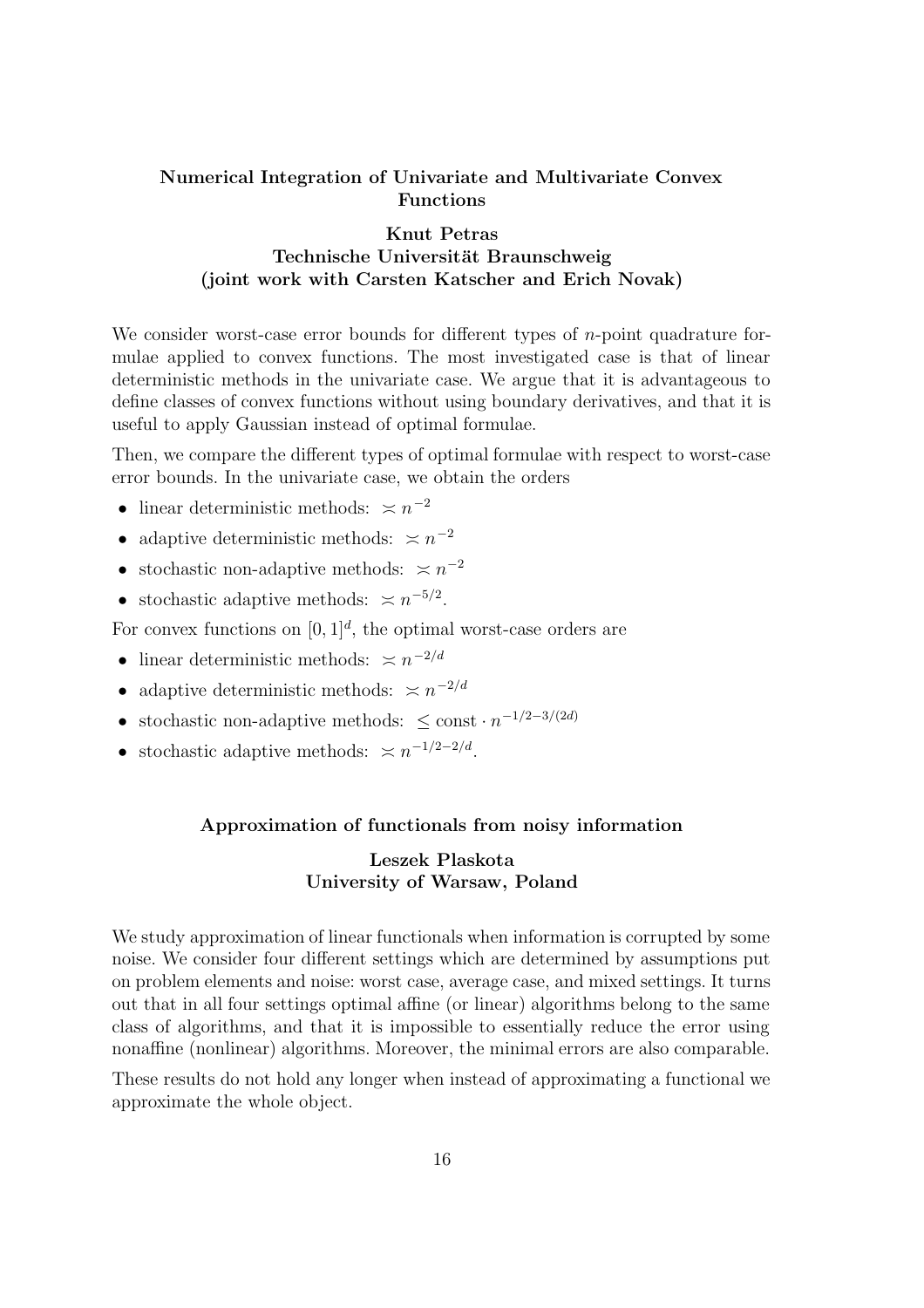# Differentiation of Random Functions using Noisy Data Klaus Ritter Erlangen

We study differentiation of random functions  $f : [0, 1] \rightarrow \mathbb{R}$  based on noisy data  $f(t_i) + \varepsilon_i$ . The noise is assumed to be uncorrelated with zero mean and common variance  $\sigma^2 > 0$ ; the smoothness of f in mean square sense is specified by  $H(R) =$  $W_2^{r+1}([0,1])$ . Here  $H(R)$  denotes the reproducing kernel Hilbert space associated with the covariance kernel R of f. We study linear estimates  $S_n(f, \varepsilon)$ , and their error is defined as

$$
\left(E(||f^{(k)} - S_n(f, \varepsilon)||_{L_2}^2)\right)^{\frac{1}{2}}.
$$

The following orders are obtained for the minimal errors of estimates using  $n$  samples:

$$
n^{-(r-k+\frac{1}{2})} \text{ if } \sigma^2 \le n^{-(2r+1)}
$$

$$
\left(\frac{\sigma^2}{n}\right)^{\frac{1}{2} - \frac{k+1/2}{2r+2}} \text{ if } n^{-(2r+1)} \le \sigma^2 \le n
$$

$$
1 \text{ if } \sigma^2 \ge n
$$

The upper bounds are achieved by smoothing splines using equidistant knots.

#### On Sard's Theorem for Nonsmooth Functions

### Andrea Rohde RWTH Aachen

Complexities of certain classes of nonsmooth functions and concepts of generalized derivatives are compared from a metric point of view. Here the density of generalized critical values serves as a measure of complexity. We study continuous selections either of a finite number of differentiable functions  $g_1, \ldots, g_s$  (with  $g_i \in C^k([0, 1]^n, \mathbb{R}^m)$ ,  $m \in \{1, n\}$  or componentwise of maximum functions of the form

$$
g_i(x) = \max_{y \in [0,1]^q} h_i(x,y), \ h_i \in C^k([0,1]^{n+q}, \mathbb{R})
$$
.

The entropy dimensions of the set of generalized critical values can be bounded in terms of  $u, m, q$  and k only. In particular, it turns out that the continuous selection does not increase the complexity compared with Sard's Theorem for  $C^k$ mappings. For vectorvalued functions  $f : [0,1]^n \to \mathbb{R}^n$  a definition of generalized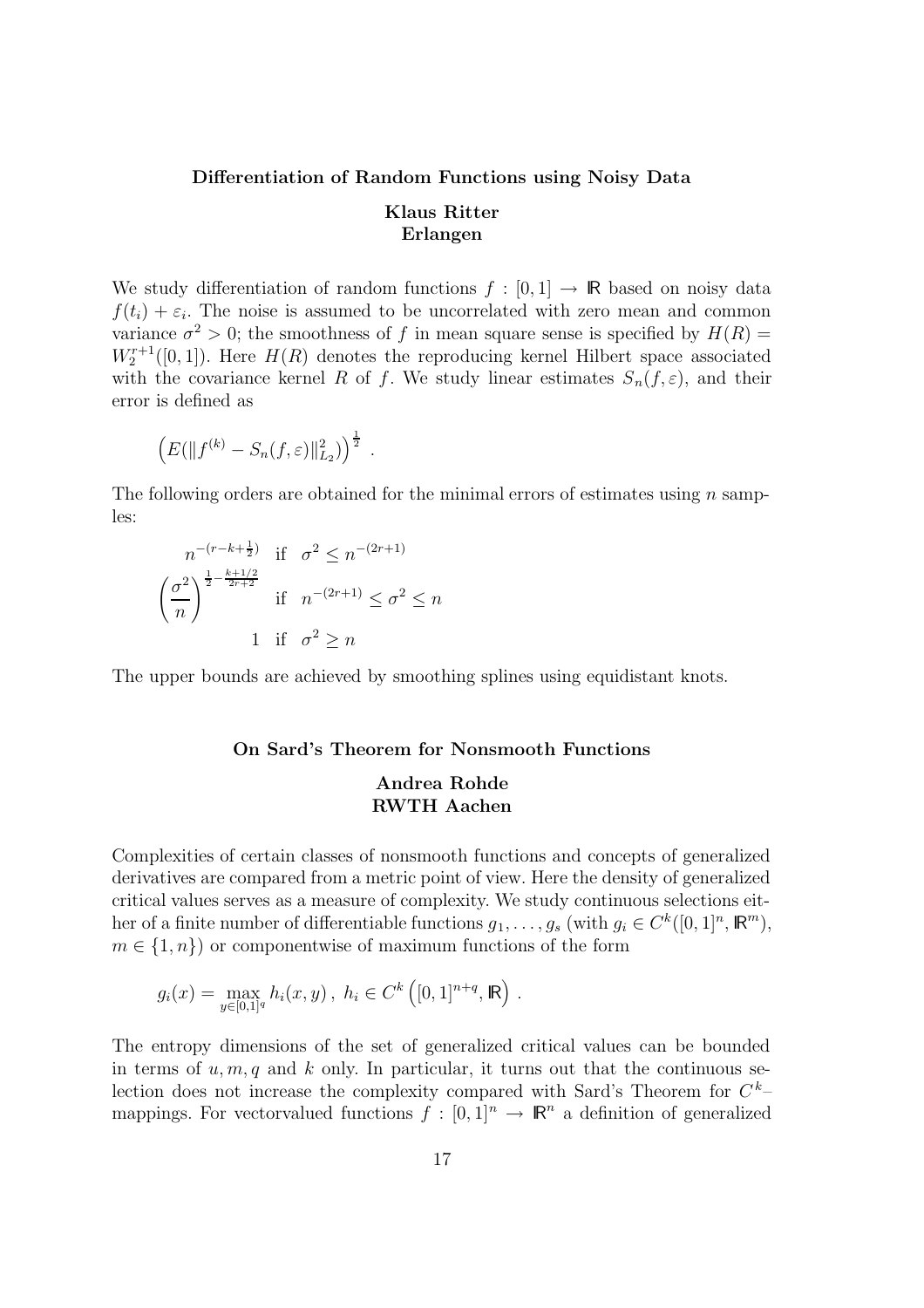critical points/values based on a complete characterization of local Lipschitz invertability by Kummer/Thibault yields much better bounds than a definition based on Clark's generalized Jacobians.

### A Quasi–Monte Carlo approach to Efficient 3–D Seismic Image Reconstruction

# Krzysztof Sikorski Computer Science Dep., University of Utah (joint work with G.Schuster, Y.Sun, Geophysics Dep., Utah)

We study the feasibility of applying quasi Monte Carlo methods to seismic imaging by 3–D pre–stack Kirchhoff migration. This earth imaging technique involves computing a large  $(\geq 10^9)$  number of 3– or 4–dimensional integrals. Our numerical studies show that nearly optimal quasi–Monte Carlo migration can produce the same or better quality earth images using only a small fraction (one fifth or less of the data required by a conventional Kirchhoff migration.

### Lattice Methods for Multiple Integration

# Ian H.Sloan University of New South Wales, Australia

Lattice methods are a generalization of the method of good lattice points, introduced in the late 1950s by Bakhvalov, Korobov, Hlawka, and others. This talk will review lattice methods, beginning with an introduction to the now acepted classification of lattice rules according to 'rank'. The traditional rules of the method of good lattice point have rank 1, but all ranks up to the dimensionality of the integrand are possible. Particular attention will be paid to the rapid convergence rates (and correspondingly low costs) that can prevail when the integrands are required to be periodic functions with some smoothness. It is shown that lattice rules with maximal rank can be competitive with rules of rank 1 with respect to order, and have many practical advantages, including a lower pre- computational cost of finding good rules, and a low-cost error estimate.

# Infeasible–interior–point algorithms for solving geometrical linear complementarily problems

J.Stoer Würzburg (joint work with S. Misuko, Tokyo and F. Jarre, Würzburg)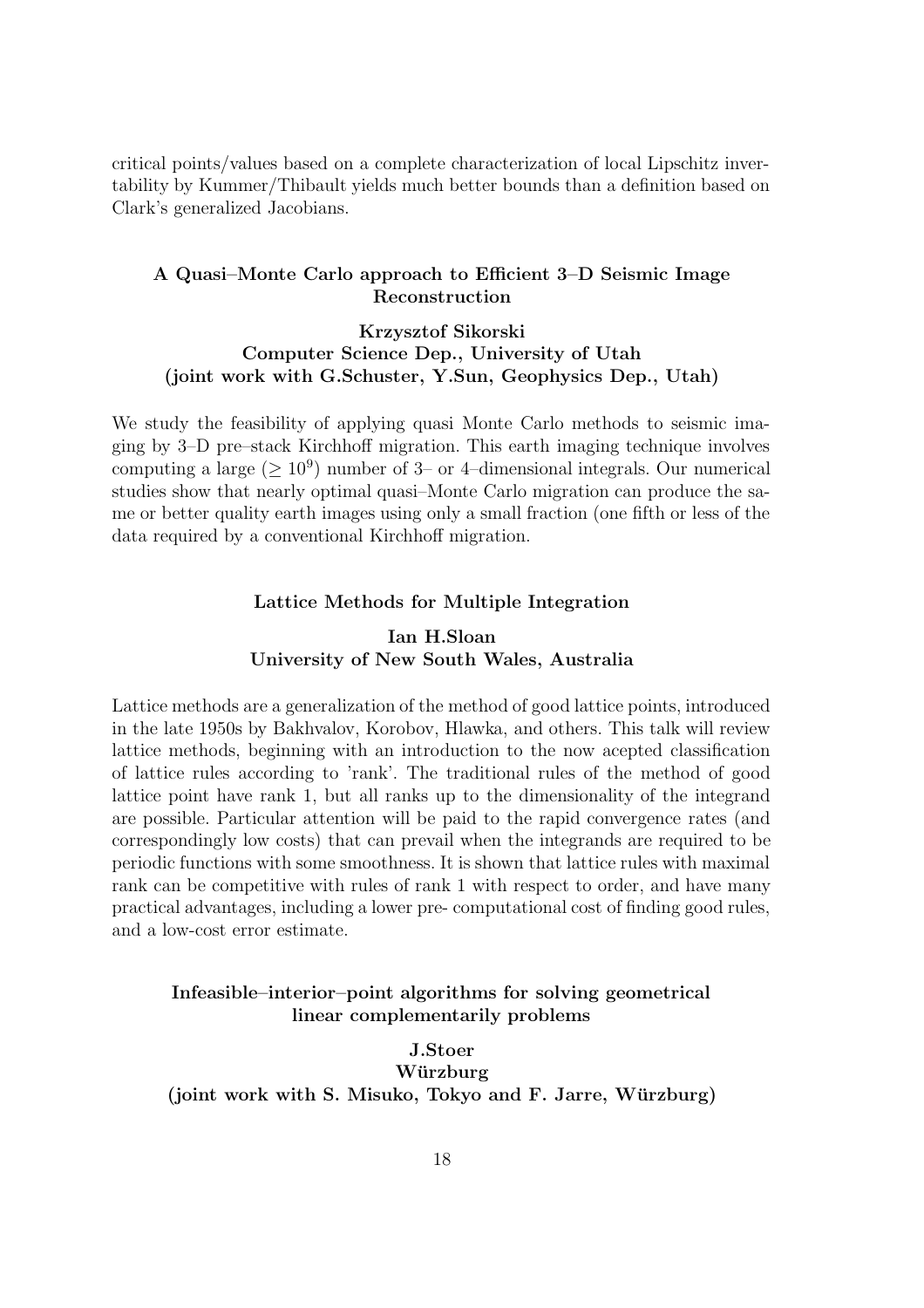There exist many interiore–point algorithms for linear programming (LP), convex quadratic programming (QP), and more generally for linear complementarily problems (LCP) satisfying a monotonicity condition. These LCP's can be formulated geometrically in a unified way as problems of finding a point  $z = (x, y) \geq 0$  in a *n*-dimensional linear submanifold of  $k^{2n}$  with  $X$   $y = 0$ ,  $X := diag(x)$ . Some basic properties are derived for these geometrical LCP's, which in particular permit to define and analyze an infeasible–interior–point algorithm for solving them. It features global convergence, polynomial time convergence (if there exists a solution that is "small" than the initial point), and quadratic convergence, if there exists a strictly complementary solution.

#### Nonlinear approximation

## Vladimir Temlyakov University of South Carolina

This talk is based on two joint papers, the first with R.DeVore and the second with B.Kashin. We consider m–term trigonometric approximation in the multivariate case

$$
\sigma_m(f,T)_p = \inf_{K^j, c_{K^j}} ||f(x) - \sum_{j=1}^m c_{K^j} e^{i(K^j,x)}||_p.
$$

We find the exact order of  $\sigma_m(F,T)_p = \sup_{f \in F} \sigma_m(f,T)_p$  for Besov classes  $B_s^r(L_q)$ for all  $0 < s, q \leq \infty$ ,  $1 \leq p \leq \infty$ . We created new methods to obtain the upper estimate for  $p = \infty$  and the lower estimate for  $q = \infty$ ,  $p = 1$ . Both these methods are based on deep results from finite geometry.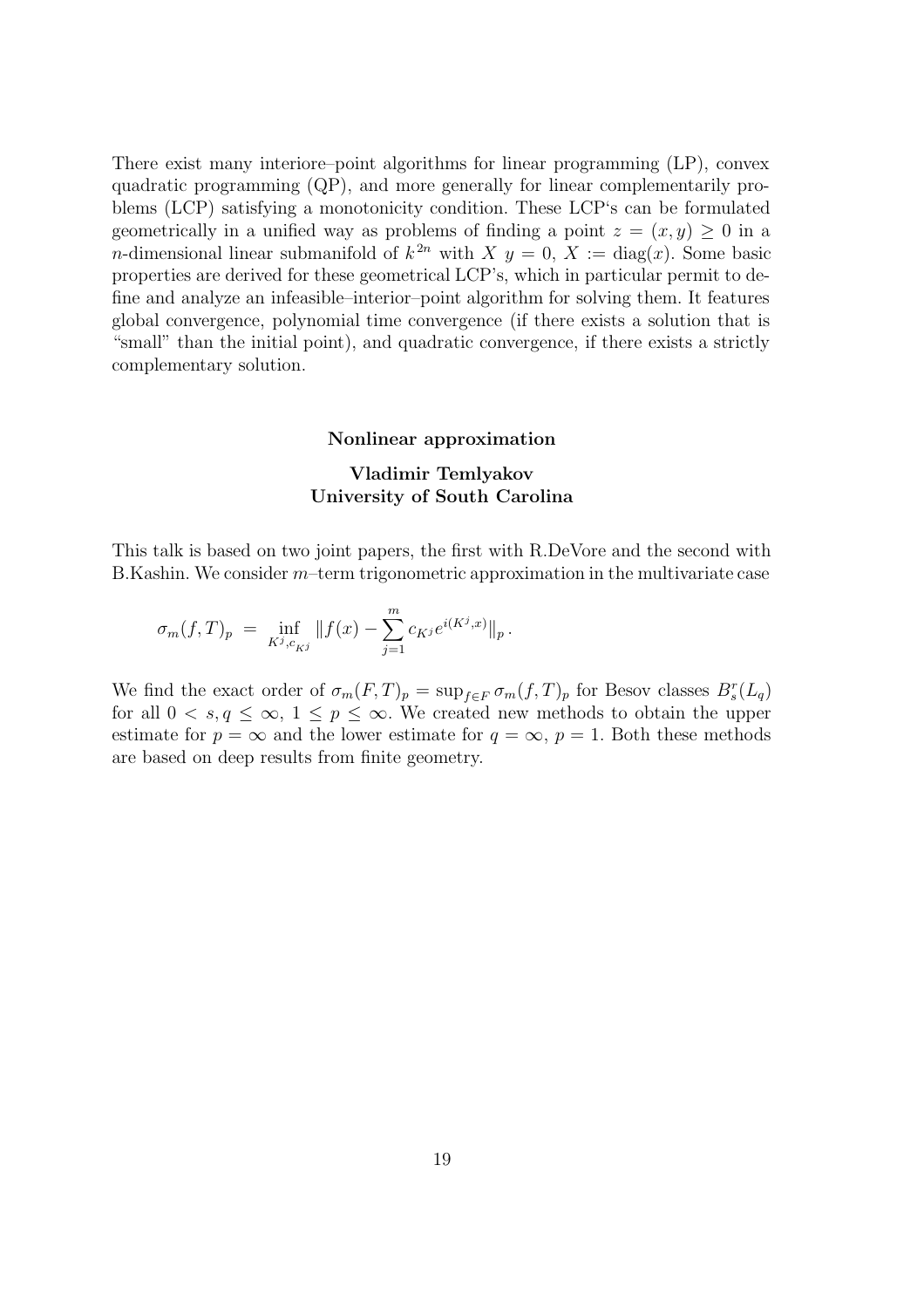### Harmonics and Splines on Groups and Homogeneous Manifolds Some Problems of Approximation and Recovery

# V. M. Tikhomirov Moscow State University

In the lecture definitions of generalized spaces of harmonics  $(\mathcal{B}_{A}(G), \mathcal{B}_{\sigma}(M))$  and splines  $(S_H^{\varphi}(G))$  were introduced. The following results were discussed:

- 1. Generalized Whittacker–Sharmon–Kotelnikov formula for  $x(\cdot) \in \mathcal{B}_{A}(G)$  (G locally compact abelian group (LCAG)), and generalized Shoenberg formula for splines  $S_H^{\varphi}(G)$  (*G* – LCAG, *H* – closed discrete subgroup).
- 2. Optimality and asymptotical optimality of the spaces  $\mathcal{B}_{A}(G)$  in approximation of generalized Sobolev classes  $W_p^k(G)$ ,  $p = 1, 2$  in  $L_2(G)$  and  $W_p^k(G)$  in  $L_q(G)$ .
- 3. Generalized Riesz interploation formula for spaces  $\mathcal{B}_{\sigma}(M)$  (M homogeneous manifold of range 1).
- 4. Approximation of harmonics by spline  $(S_H^{\varphi_n}(G) \to B_H(G), \varphi_n = \varphi * \dots * \varphi)$ .
- 5. Generalization of Ligun Theorem

$$
K \in ETP(\mathbb{T}) \Rightarrow d_n(W^k_{\infty}(\mathbb{T}), C(\mathbb{T})) = d(W^k_{\infty}(\mathbb{T}), S^{K_m}_{Z_{2n}}, C(\mathbb{T})), m \ge 1.
$$

#### From Finance to Physics

### Joseph F.Traub Columbia University

Two topics are presented. The first is

#### High Dimensional Integration With Application to Finance

Recent theoretical results on the average case complexity of high dimensional integration are presented. Theory suggests that low discrepancy methods provide a powerful alternative to Monte Carlo. However, a number of researchers who have tested low discrepancy methods report that this theoretical advantage is not seen in testing.

The valuation of a financial derivative given to us by Goldman/Sache is used as a test example. It is a CMO whose valuation leads to an integral in 360 dimensions. This testing has been carried out by Spassimir Paskov. The conclusions for this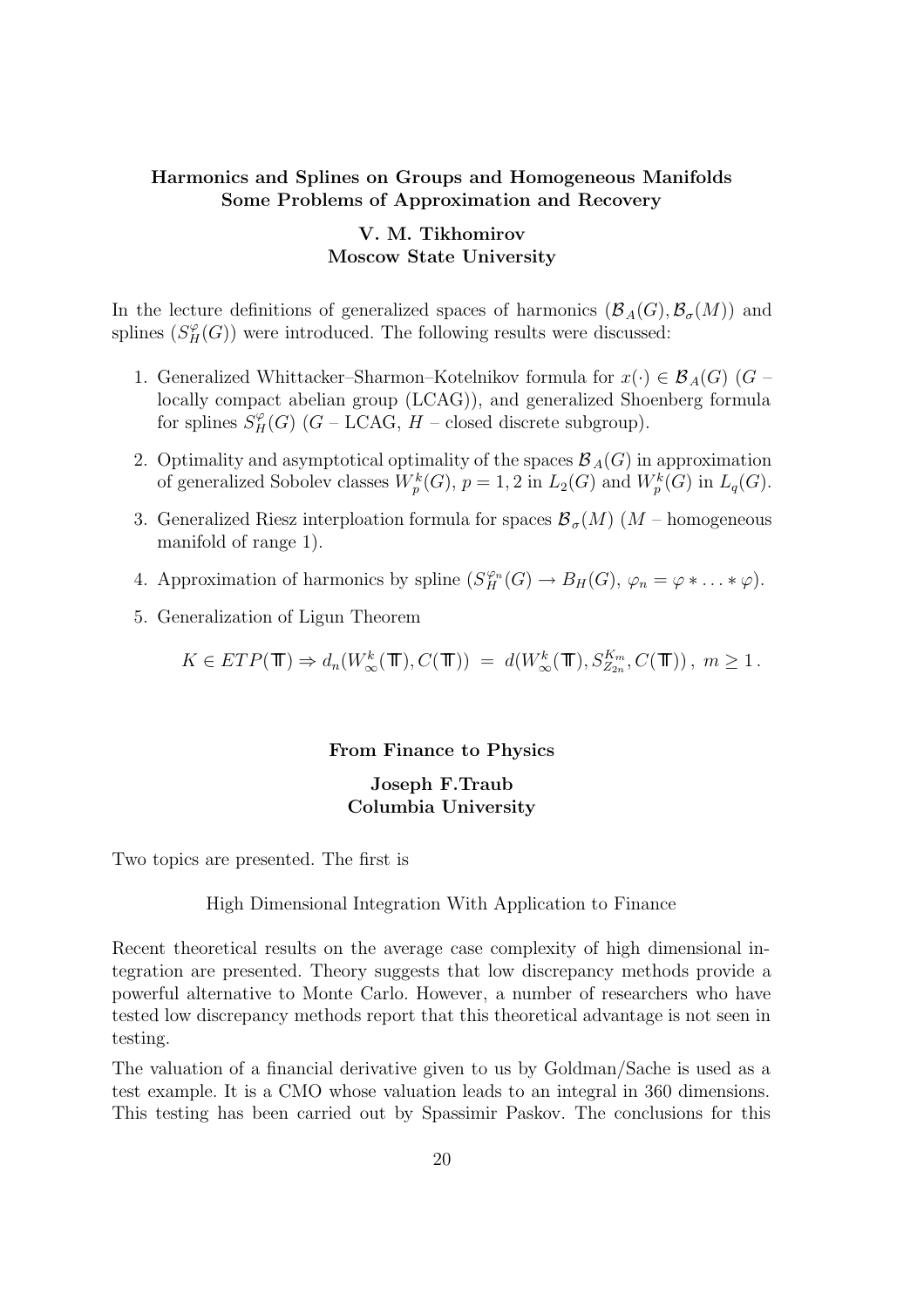CMO is that the Sobol algorithm is superior to Halton, Monte Carlo, and antithetic variables algorithms. The tests are run on a network of workstations.

The second topic is

#### Are There Proveable Limits to Scientific Knowledge?

Some of the most influential results of mathematics of the last 60 years concern limitations of mathematics and mathematically posed problems. These include incompleteness, non–computability, undecideability, and intractability. Analogously, can limitations to scientific knowledge be made part of science?

# Explicit Cost Bounds of Algorithms for Multivariate Tensor Product Problems

# Grzegorz W.Wasilkowski University of Kentucky (joint work with Henryk Woźniakowski, Columbia University)

We discuss multivariate tensor product problems in the worst case and the average case settings. They are defuned an functions of d variables. For arbitrary d, we provide explicit upper bounds on the costs of algorithms which compute an  $\varepsilon$ approximation to the solution. The cost bounds are of the form

$$
(c(d) + 2)\beta_1 \left(\beta_2 + \beta_3 \frac{\ln 1/\varepsilon}{d-1}\right)^{\beta_4(d-1)} \left(\frac{1}{\varepsilon}\right)^{\beta_5}
$$

Here  $c(d)$  is the cost of one function evaluation (or one linear functional evaluation), and  $\beta_i$ 's do not depend on d; they are determined by the properties of the problem for  $d = 1$ . For certain tensor product problems, these cost bounds do not exceed  $c(d) K \varepsilon^{-p}$  for some numbers K and p, both independent of d.

.

We apply these general estimates to certain integration and approximation problems in the worst case and the average case settings.

We also obtain an upper bound, which is independent of d, for the number  $n(\varepsilon, d)$ of points for which discrepancy (with unequal weights) is at most  $\varepsilon$ ,

$$
n(\varepsilon, d) \le 7.26\varepsilon^{-2.454}, \ \forall d, \varepsilon \le 1.
$$

−2.454